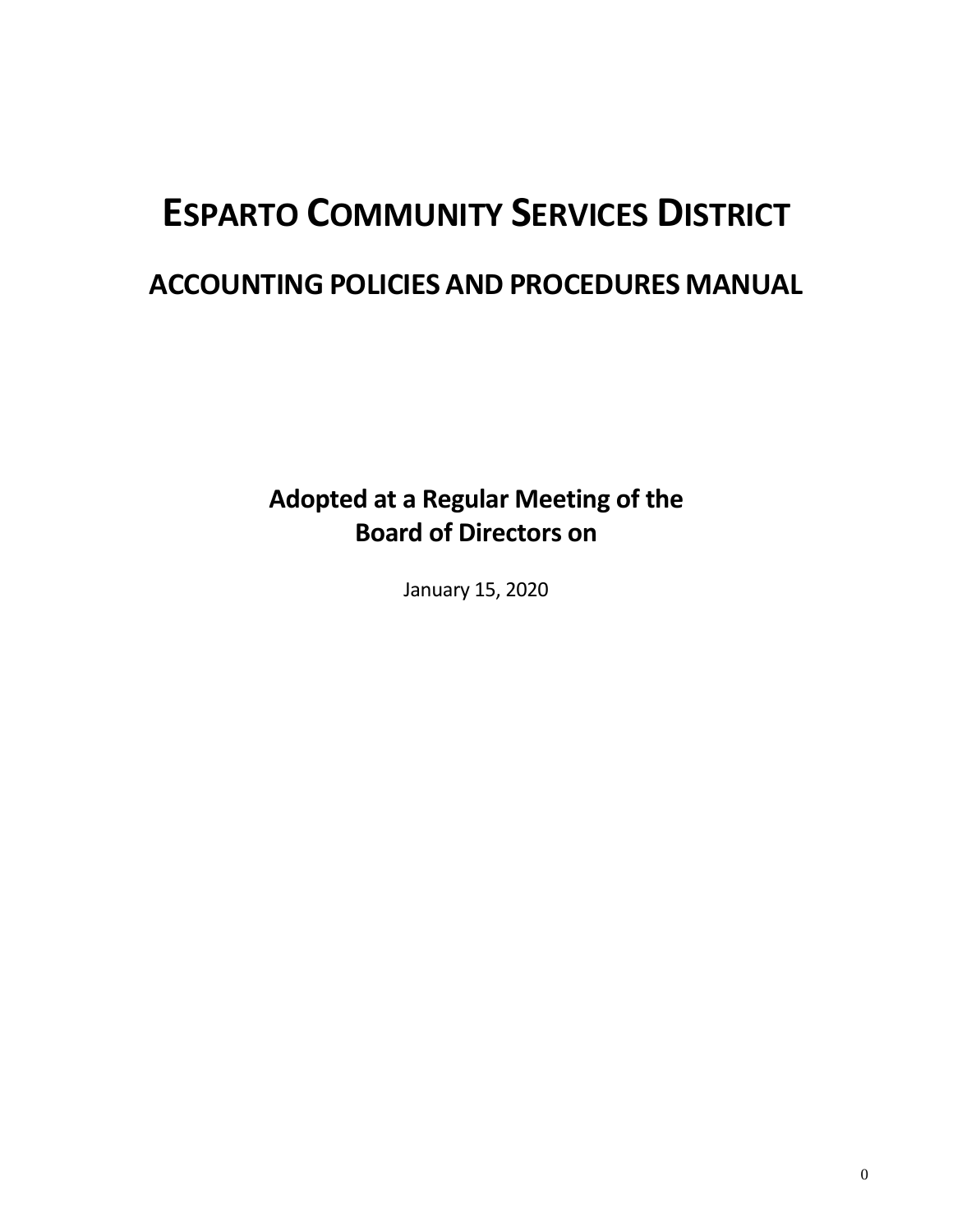## **TABLE OF CONTENTS**

| 2. |  |
|----|--|
|    |  |
|    |  |
|    |  |
|    |  |
| 3. |  |
|    |  |
|    |  |
|    |  |
|    |  |
|    |  |
|    |  |
|    |  |
|    |  |
|    |  |
|    |  |
|    |  |
|    |  |
|    |  |
|    |  |
|    |  |
|    |  |
|    |  |
|    |  |
|    |  |
|    |  |
|    |  |
|    |  |
|    |  |
|    |  |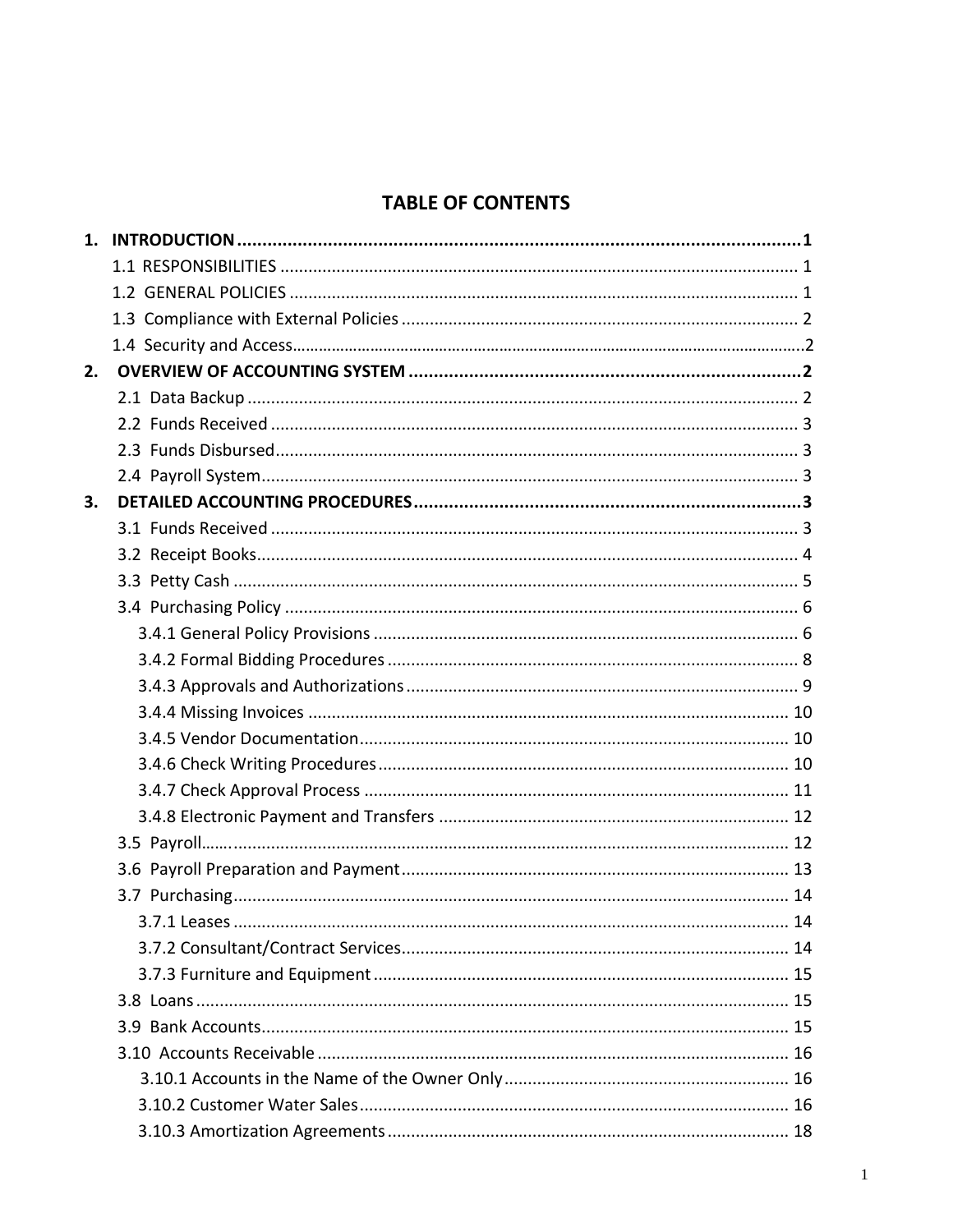| 4. |  |
|----|--|
|    |  |
|    |  |
|    |  |
|    |  |
|    |  |
|    |  |
|    |  |
|    |  |
|    |  |
|    |  |
|    |  |
|    |  |
|    |  |
|    |  |
|    |  |
|    |  |
|    |  |
|    |  |
|    |  |
| 5. |  |
|    |  |
|    |  |
|    |  |
| 6. |  |
| 7. |  |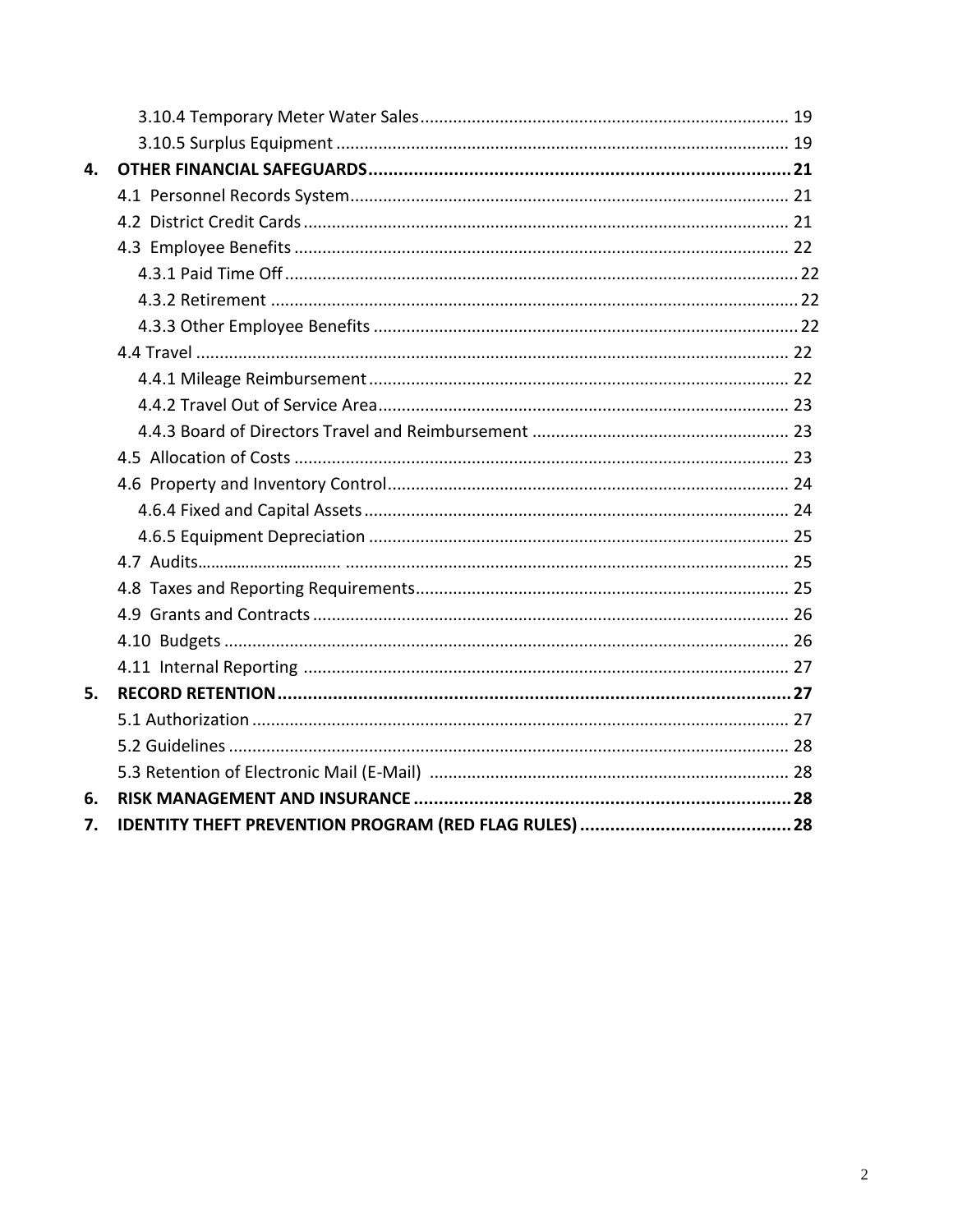#### **1. INTRODUCTION**

This manual puts in place basic accounting, billing, and cash control policies and procedures designed to protect and secure Esparto Community Services District (ECSD), ensure the maintenance of accurate records of financial activities and ensure compliance with governmental and private funding source reporting requirements. Where this manual conflicts with specific Federal or State regulation or with ECSD's Board policy, the regulations or board policy shall prevail.

#### **1.1. RESPONSIBILITIES**

**1.1.1.** The Board of Directors formulates financial policies, delegates' administration of the financial policies to the General Manager, and reviews operations and activities.

**1.1.2.** The General Manager has responsibility for all operations and activities, including financial management.

**1.1.3.** Exceptions to these policies may be made on an individual basis, as necessary, with the approval of the General Manager.

**1.1.4.** The Fiscal Services Associate is responsible to the General Manager for all financial operations.

#### **1.2. GENERAL POLICIES**

**1.2.1.** Current job descriptions are maintained for all employment positions, indicating duties and responsibilities.

**1.2.2.** There are separations of financial duties and responsibilities so that no staff member has sole control over cash receipts, bank reconciliations or other accounting functions.

**1.2.3.** Financial Procedures are reviewed annually by the Board of Directors and General Manager.

**1.2.4.** Separate General Ledger accounts are maintained as required by funding source regulations.

**1.2.5.** Accounting forms and timesheets are typewritten or completed in ink. Whiteout or correction tape is not be used.

**1.2.6.** Passwords must comply with organizational standards. They are to be treated confidentially and are not shared with other staff. Policies may be established requiring the expiration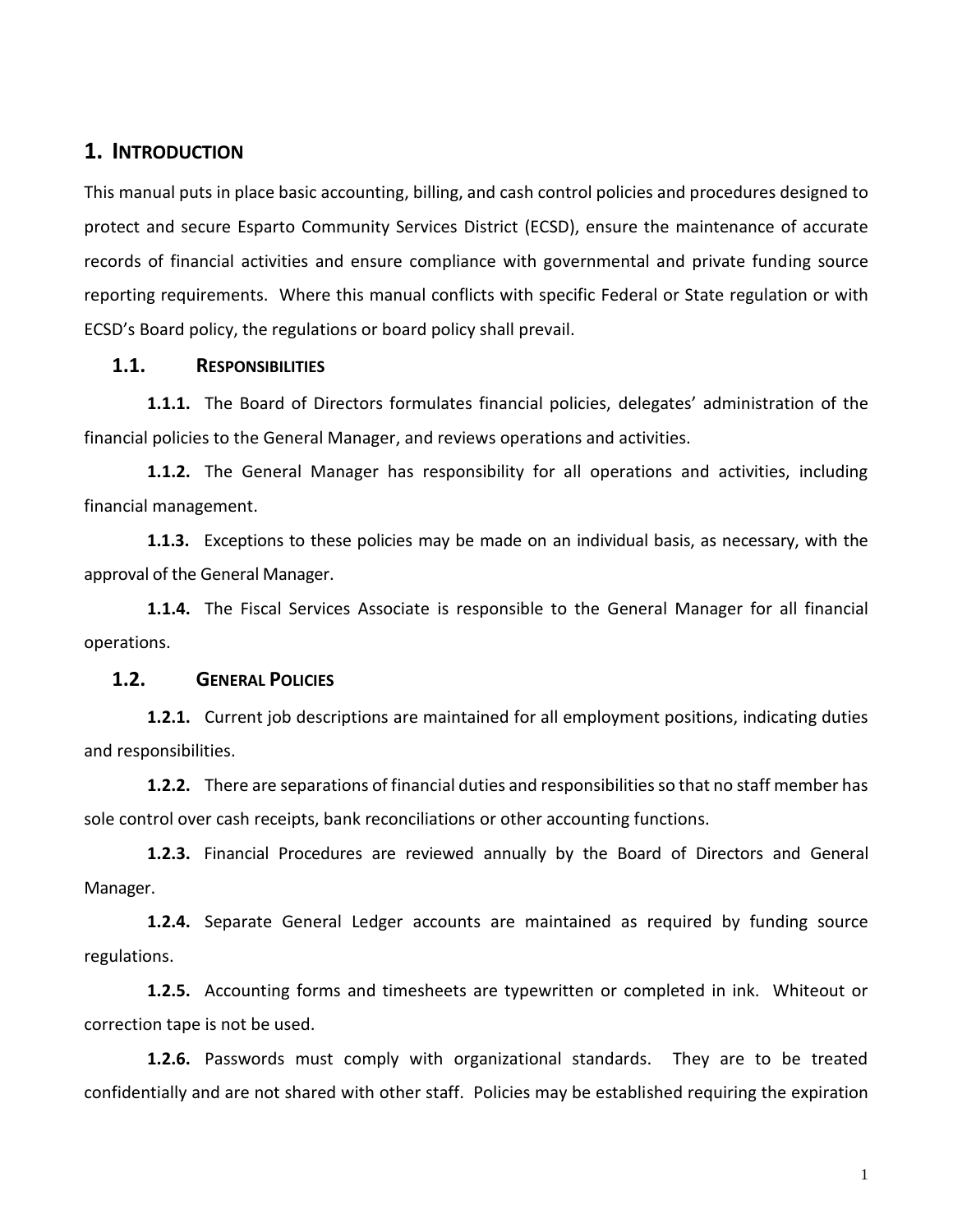of passwords where appropriate. All passwords and subsequent changes are to be provided to the General Manager immediately.

#### **1.3. COMPLIANCE WITH EXTERNAL POLICIES**

ECSD's accounting policies and procedures are consistent with:

**1.3.1.** Generally Accepted Accounting Principles (GAAP).

**1.3.2.** OMB Circular A-133 "Audits of States, Local Governments, and Non-Profit Organizations".

**1.3.3.** GASB 34

#### **1.4. SECURITY AND ACCESS**

To ensure that only authorized staff can access the financial, personnel, payroll, computer, on-line and paper records of the organization:

**1.4.1.** Security and access are determined by the General Manager.

**1.4.2.** Access to computer or on-line systems for accounting, personnel, payroll, and online and phone banking is controlled by Board resolution naming those within the District who are authorized to access banking information (identified as signers on the accounts). Passwords are assigned by the General Manager. Within each system, access permission is set to allow the appropriate level of access depending on staff positions and job duties.

**1.4.3.** Upon separation of a staff member, the password is immediately locked to prohibit any unauthorized activities or entries and keys to ECSD's office(s) are returned.

#### **2. OVERVIEW OF ESPARTO CSD ACCOUNTING SYSTEM**

The financial records of ECSD are maintained on QuickBooks Accounting Software using the accrual basis of accounting. Access to the QuickBooks accounting system is controlled to maintain the reliability and integrity of the data.

Security is set by the General Manager to allow different levels of access. The General Manager has full access to the entire system including setup and administration. The Fiscal Services Associate has full access to the system in order to fulfill accounting duties such as issuing accounts payable in the event of the General Manager's absence.

#### **2.1. DATA BACKUP**

Backup is done daily to assure that the data is secure and will not be lost in the event of a computer failure. Daily backups are done to an external hard drive and off-site via the Internet - verified daily by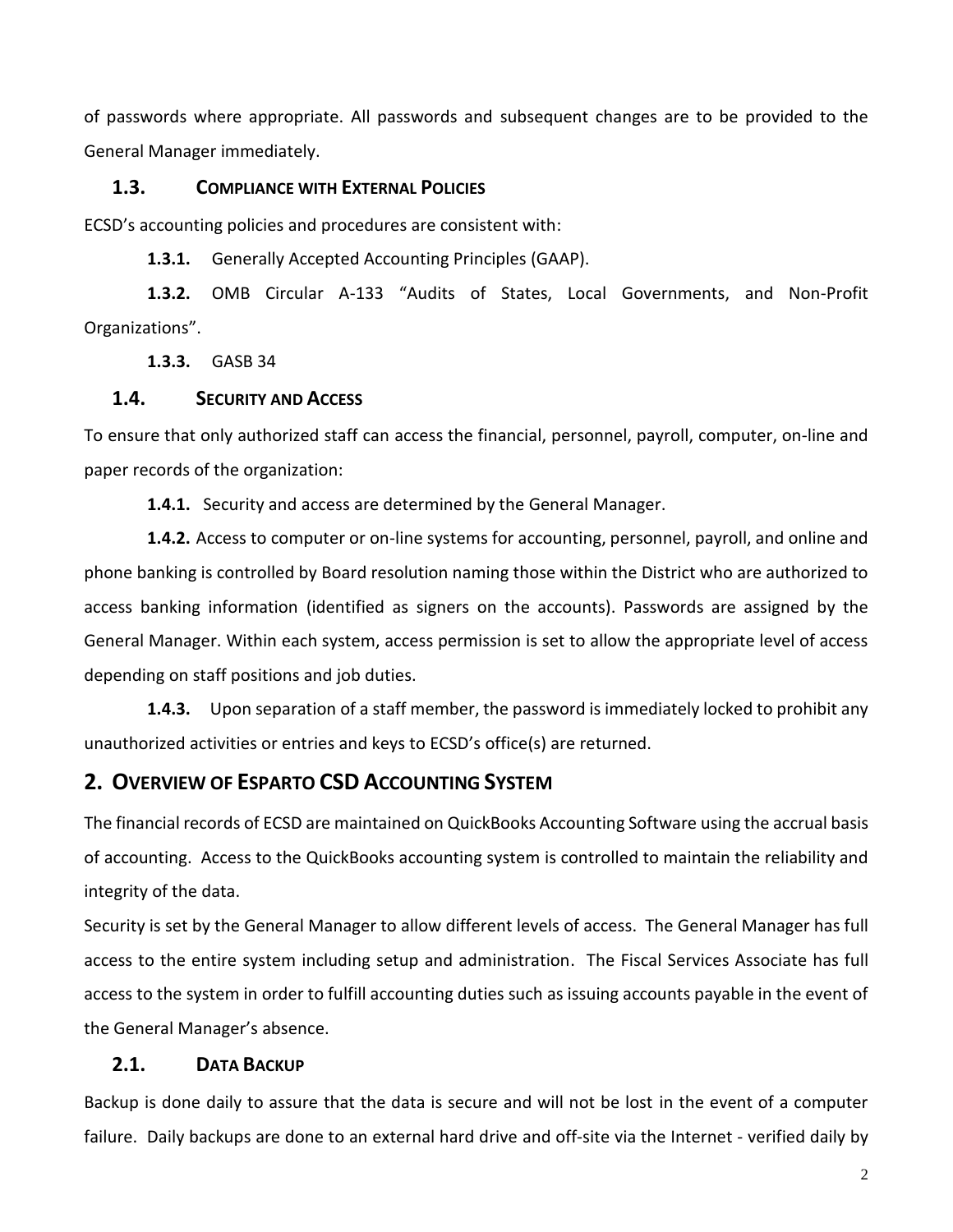e-mail**.** In the event of a fire or other catastrophe at the ECSD Office, the off-site data will be used to restore the system. Year-end backups are kept indefinitely.

#### **2.2. FUNDS RECEIVED**

The funds received policies and procedures ensure that all in-coming funds are properly recorded and safeguarded through separation of duties and proper documentation. The General Manager designates which staff is authorized to collect in-coming ECSD funds.

#### **2.3. FUNDS DISBURSED**

Specialized procedures govern check writing and petty cash procedures. Only the General Manager or Board of Directors may authorize the issuance of checks. Two authorizations are required for the issuance of checks all ECSD checking accounts. Access to the check printing system is limited to the office staff and is controlled by password protected software. Checks are stored in a locked safe which only the General Manager and Fiscal Services Associate have access to. Petty cash access is also limited to General Manager.

#### **2.4. PAYROLL SYSTEM**

Access to the payroll system is controlled to assure accurate and confidential data. Access is limited to accounting staff responsible for payroll processes. Payroll is processed by the General Manager. Payroll data from employee time cards are processed through Payality Payroll Service. The General Manager will process payroll.

#### **3. DETAILED ACCOUNTING PROCEDURES**

#### **3.1. FUNDS RECEIVED**

**3.1.1.** Cash will be accepted from ECSD customers for payment of water, sewer and street light fees, copies, faxes, or other services.

**3.1.2.** Mail is to be opened promptly and distributed by the Fiscal Services Associate**.**

**3.1.3.** All checks, money orders and cash for the payment of water, sewer and/or street light fees are entered, on the same date they are received, into the CUSI District's billing system maintained by the Fiscal Services Associate. The Fiscal Services Associate will restrictively endorse the back of any checks received prior to distributing to the General Manager for deposit.

**3.1.4.** Office staff will enter all payments into the CUSI District's billing system. A pre-numbered receipt is automatically created at the time the payment is entered in the CUSI billing system. For all cash and non-cash payments received at the cashier's window in the office, the receipt that is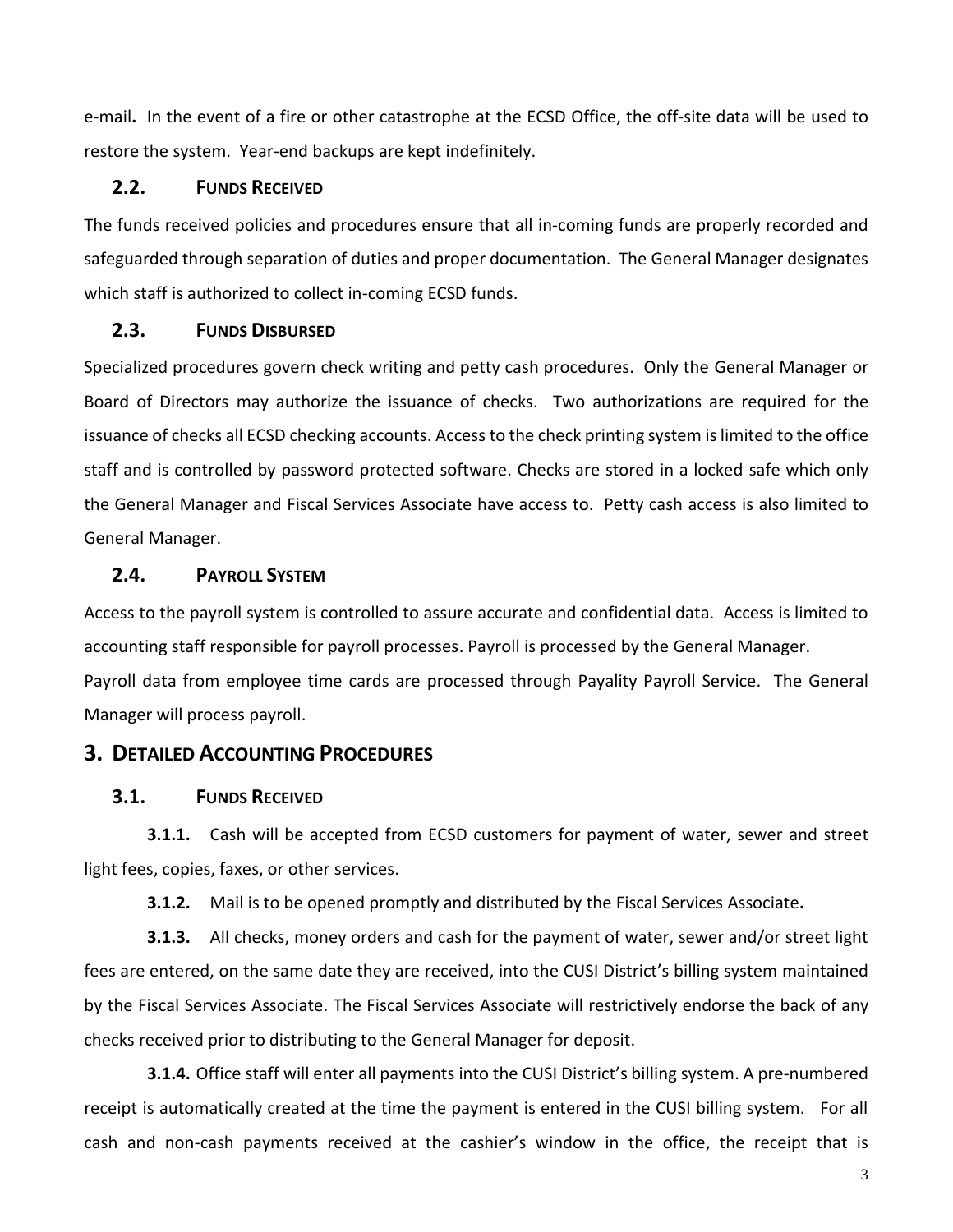automatically created by the CUSI billing system will be printed and given to the customer at time the payment is received. Copies of these all printed receipts are kept for audit purposes. Printing a receipt for non-cash payments received in the mail, in the drop-box or paid online will be not be required. At the end of each day, a daily Receipt History report will be generated and included in the Closing Report Deposit documents for review and approval by the General Manager or his/her designee. The approved daily Receipt History report will be scanned and saved for audit purposes.

**3.1.5.** The Fiscal Service Associate will be responsible for the closing of each day's web payments and cash and checks including preparation of the bank deposit. Documentation for each closing batch along with the cash and checks will be reviewed and approved, prior to deposit, by the General Manager or his/her designee.

**3.1.6.** Funds awaiting bank deposit are kept in a locked safe with access limited to staff designated by the General Manager**.**

**3.1.7.** All cash and check deposits will be taken to the bank in a deposit bag by the General Manager. The General Manager is responsible for taking the deposits at least once per week.

**3.1.8.** The General Manager will give each daily batch deposit bank receipt to the Fiscal Services Associate which will be maintained with each batch deposit.

**3.1.9.** Daily batch closing report deposits are imported into the QuickBooks accounting system by the General Manager or his designee and then filed in date order in the Closing Report file for each month.

**3.1.10.** At the end of the month, the General Manager or his designee reconciles the monthly bank statement to the batch closing reports entered into the CUSI billing system verifying that all batch closing reports have been recorded in the QuickBooks accounting system and deposited into the bank account. Monthly bank statement reconciliation documentation will be reviewed and approved by the General Manager and maintained for the audit.

#### **3.2. RECEIPT BOOKS**

Receipts are issued for cash and/or checks received at the cashier's window in the office for copies, faxes, or other services. In the event that the CUSI billing system is unavailable, a receipt from the Receipt Book will be given to customers paying their water, sewer and/or street light bills. Each receipt will include the date, received from, dollar amount, the reason for the payment, the type of payment (cash, check or money order) along with the signature of the person issuing the receipt.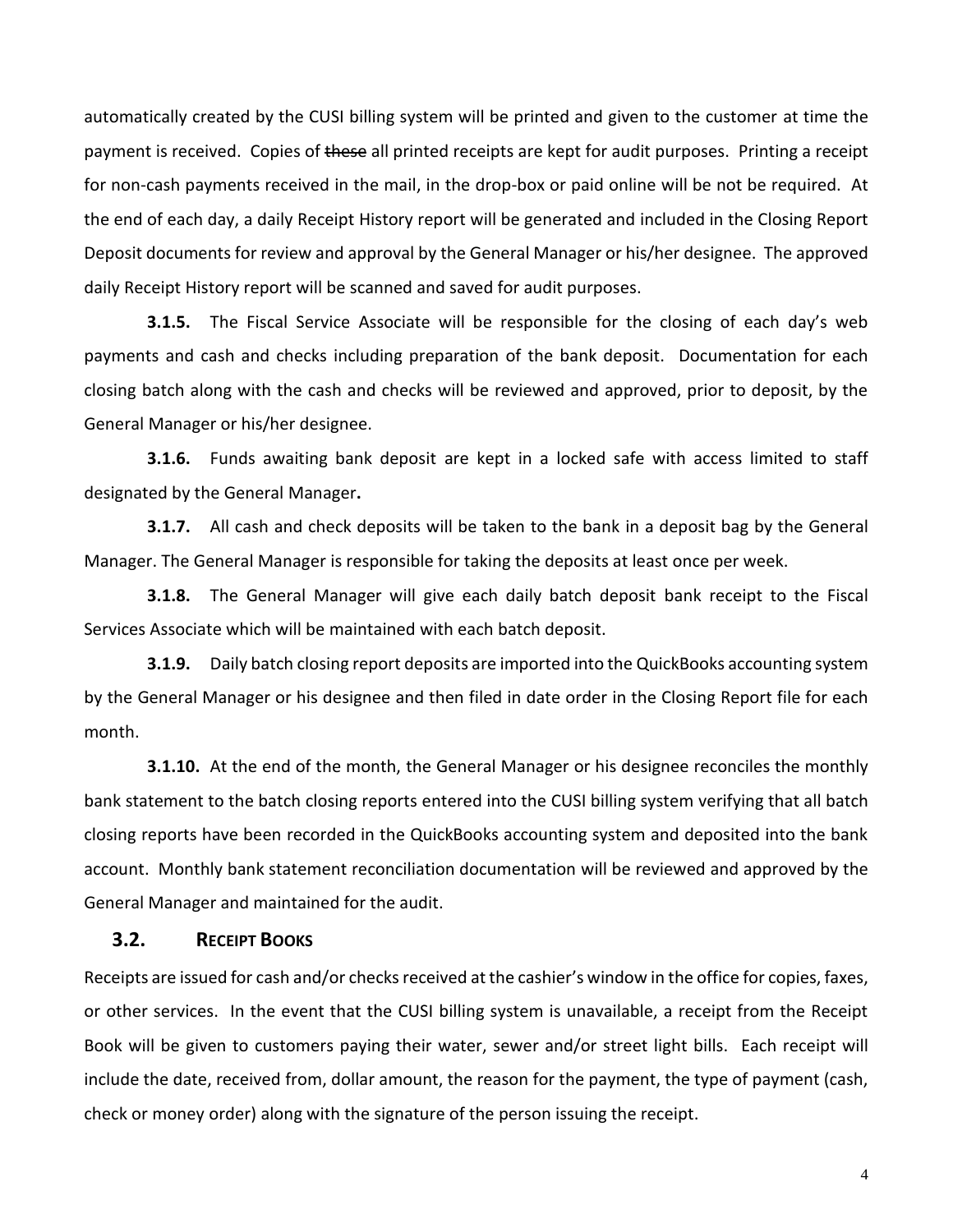**3.2.1.** Each Receipt Book has three copies; the original is given to the person making the payment, one copy is kept with the money received and one copy remains in the Receipt Book. For any receipt that is voided, all three copies of the receipt are to remain in the Receipt Book.

**3.2.2.** In the event that the receipt is for a water, sewer and/or street light payment, when the CUSI billing system becomes available, that payment will be entered in the CUSI billing system and the receipt number from the CUSI billing system will be referenced on the copy of the receipt in the Receipt Book along with the date and CUSI billing system's Session Number.

**3.2.3.** Cash and/or checks received are kept in the safe until deposited in the bank.

**3.2.4.** Deposits are processed by the Fiscal Services Associate and reviewed and approved by the General Manager. Deposits for these types of receipts will be done at least monthly. The deposit backup documentation will include the copy of the receipt and monies deposited shall be balanced to the receipt backup.

**3.2.5.** All cash and check deposits will be taken to the bank in a deposit bag by the General Manager. The General Manager will give the deposit bank receipt to the Fiscal Services Associate who will write the date of the deposit on the copy of the receipt maintained in the Receipt Book and will keep a copy of the deposit documentation including the bank receipt in the appropriate file and available for the audit. The General Manager or his/her designee will be responsible for auditing the Receipt Book on a quarterly basis.

**3.2.6.** New and unused Receipt Books will be kept in a locked safe for which only the General Manager has access. Completed Receipt Books will be kept in a locked safe for which only the General Manager has access and will be available for the audit.

#### **3.3. PETTY CASH**

The purpose of a Petty Cash Fund is to facilitate small purchases or reimbursements needed in the dayto-day operations of the organization, without going through the check writing process. The limit for the petty cash fund is set by the Board of Directors.

**3.3.1.** Petty cash is kept in a locked box and secured in a locked safe. Only the General Manager will have keys to the box.

**3.3.2.** Disbursements of up to \$200 may be made from the petty cash fund for miscellaneous expenses. Disbursements in excess of this may be made with prior approval of the General Manager.

**3.3.3.** If funds are requested to make a purchase, purchaser must complete a Petty Cash receipt for the amount of funds received prior to custodian providing the requested funds.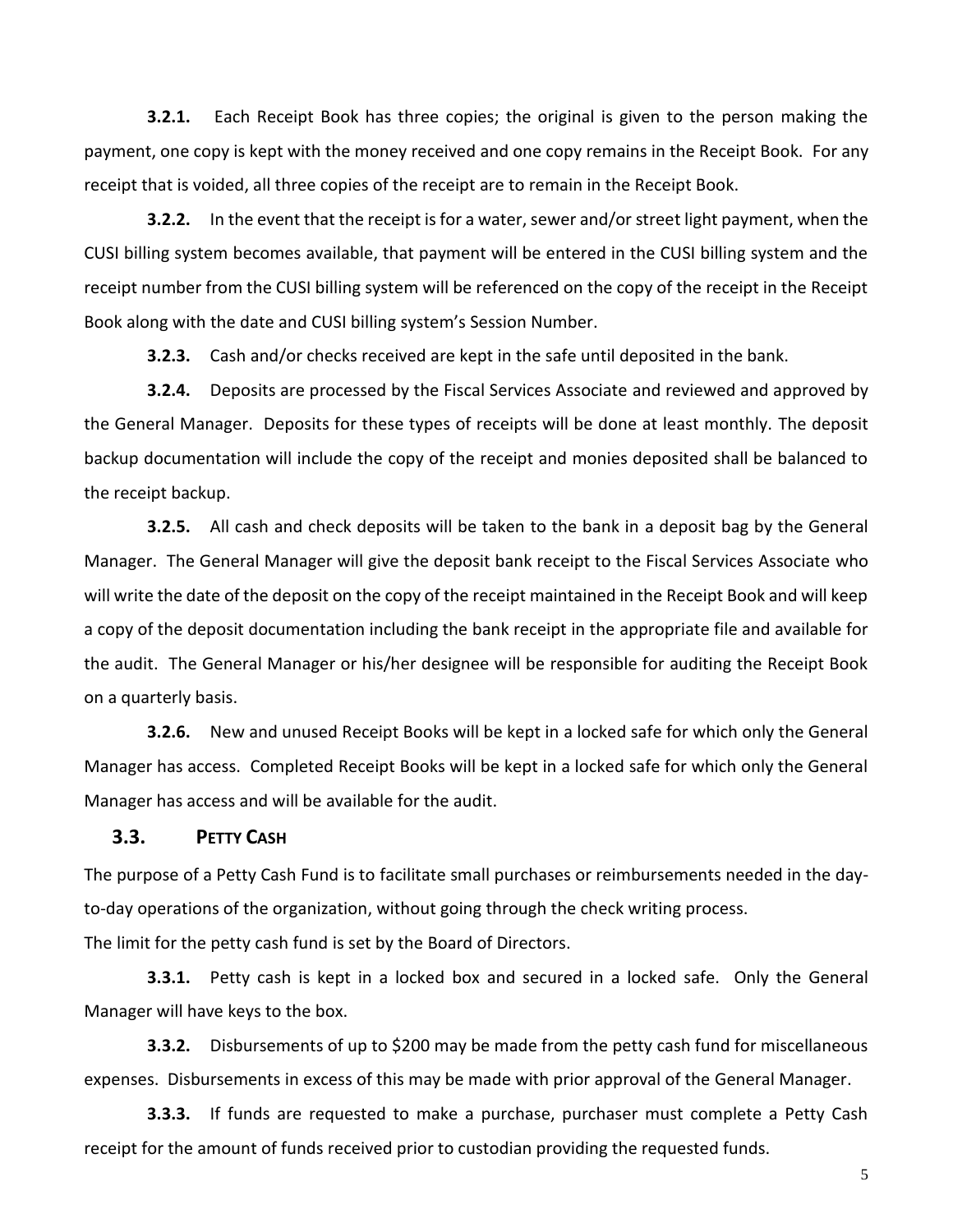**3.3.4.** The purchaser must submit receipts for all purchases to the custodian of the fund, including change if funds were requested prior to purchase. In the case of a lost receipt, the General Manager or Board of Directors may approve a disbursement based on a memo describing the item and cost.

**3.3.5.** The custodian will ensure that the petty cash slip is properly completed and a proper receipt is attached.

**3.3.6.** The custodian will ensure that the petty cash box contains receipts and cash totaling the amount of the fund at all times.

**3.3.7.** Any irregularities in the petty cash fund are reported immediately to the General Manager.

**3.3.8.** Loans will not be made from petty cash funds.

**3.3.9.** Requests to replenish the fund are completed by the Fiscal Services Associate and approved by the General Manager. Petty cash replenishment shall come from will be made from the ECSD's Operation & Maintenance Checking account.

**3.3.10.** The General Manager will periodically make unannounced checks of petty cash. A "Cash Box Balance Sheet" spreadsheet is maintained by the General Manager. It is completed each time the cash box is checked to insure there are no irregularities. The Balance Sheet shows the beginning cash count, income/expense receipts, ending cash count. Irregularities will be addressed immediately.

#### **3.4. PURCHASING POLICY**

The Purchasing policy and procedures are designed to ensure that disbursements are properly made based on adequate documentation and proper authorization. All employees are required to follow this policy for all purchases of the Esparto Community Services District. All costs should be considered including sales tax, freight, and installation in defining "purchase" price for comparison with the dollar thresholds indicated in this policy.

It is the intent of this policy to ensure that District purchases are cost effective, encourage competition, and follow all applicable laws. Nothing in this policy shall preclude the District from using its own labor resources to complete any project for ordinary upkeep, maintenance, or repairs.

#### **3.4.1. General Policy Provisions**

For architectural, landscape architectural, engineering, environmental, land surveying, construction management and other professional services which are similar and require professional or expert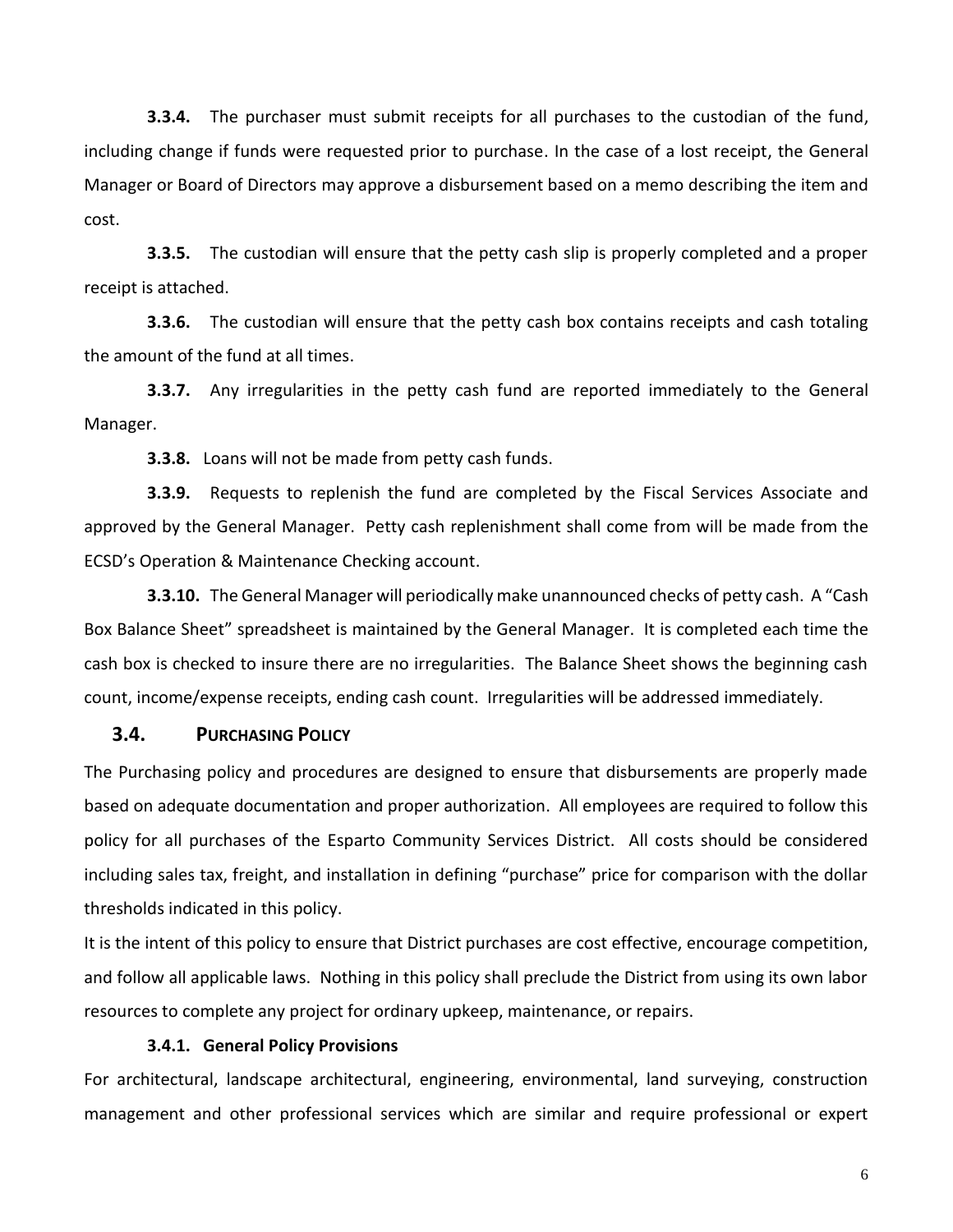judgment; selection will be based upon demonstrated competence and on qualifications for the types of services to be performed, provided at fair and reasonable prices.

Orders for public works projects over \$1,000 shall require the payment of prevailing wages as mandated by California Law (California Labor Code Section 1720). Public works projects include construction, alteration, demolition or repair and/or maintenance work.

Orders for unbudgeted capital improvement items must be authorized by the Board of Directors at a properly noticed meeting prior to the order being placed.

#### **3.4.1.1. Local Purchases \$0.00 to \$250**

Employees may make local purchases up to \$250.00 per week for items needed to perform their daily duties without prior approval from the General Manager. Receipts shall be submitted to the Fiscal Services Associate for payment processing.

Local purchases are defined as those purchases made within the District service boundaries. Any purchases outside this defined area are not considered local purchases, including purchases made online.

#### **3.4.1.2. Local Purchases \$250.01 to \$1,000**

A completed "Purchase Request Form" (PRF) shall be submitted to the District's General Manager which has been approved by the appropriate supervisor and indicates budgetary account number(s).

Upon the General Manager's approval, the purchase may be made. A copy of the approved PRF and receipt will be submitted to the Fiscal Service Associate for payment processing. Local purchases are defined as those purchases made within the District service. Any purchases outside this defined area are not considered local purchases, including purchases made online.

#### **3.4.1.3. Other Purchases \$0.00 to \$5,000**

A completed "Purchase Request Form" (PRF) shall be required for all non-local purchases and all local purchases over \$1,000.01. The PRF shall be submitted to the District's General Manager which has been approved by the appropriate supervisor and indicates budgetary account number(s).

Upon the General Manager's approval, the purchase may be made, including purchases made online. A copy of the approved PRF and receipt will be submitted to the Fiscal Service Associate for payment processing.

#### **3.4.1.4. Purchases of \$5,000.01 to \$14,999.99**

A completed PRF is required. An order shall be approved by the General Manager prior to the order being placed. In the absence of the General Manager, the Board Chair should be contacted for approval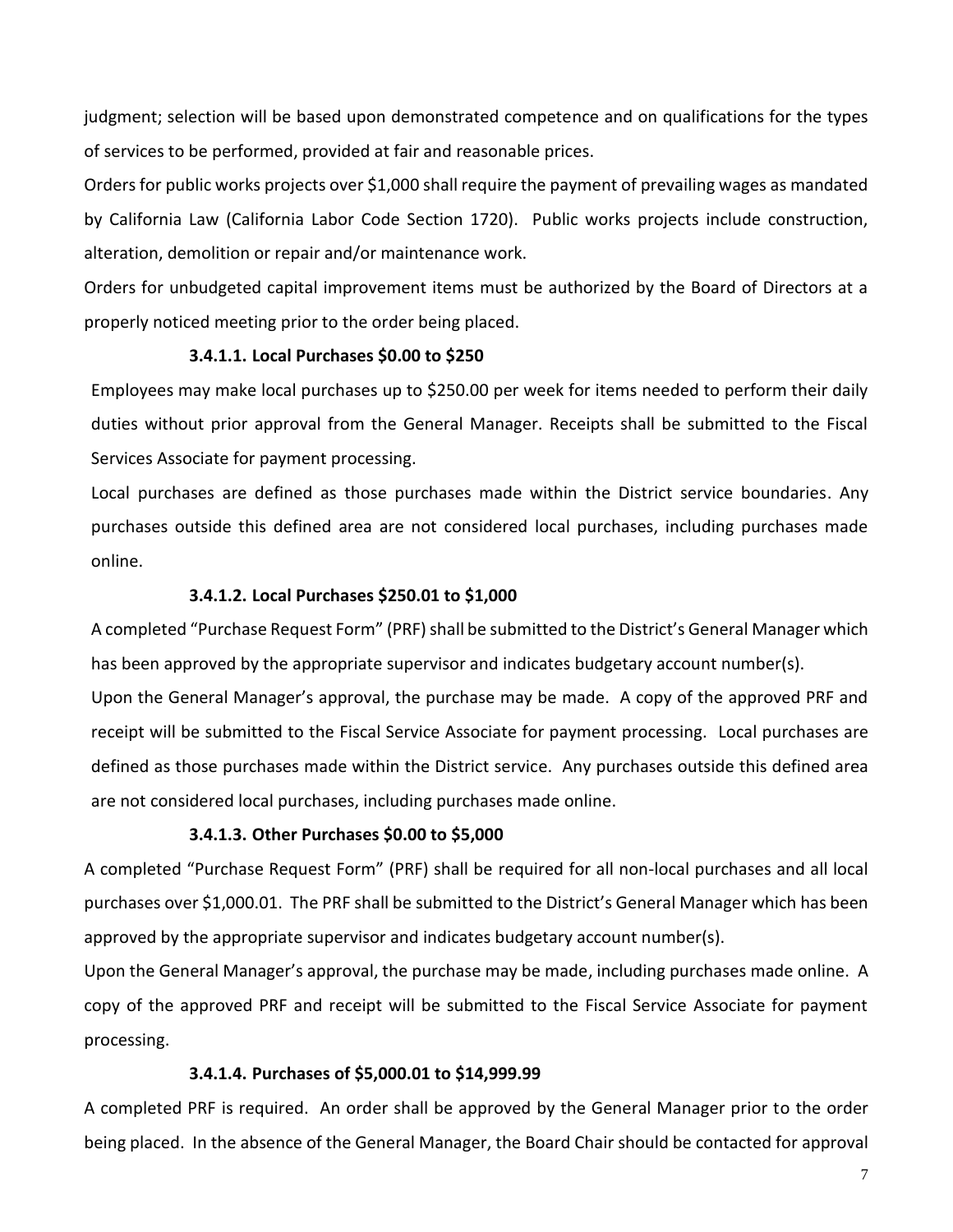of any purchases that are considered an emergency or when the health and welfare of the community is involved.

#### **3.4.1.5. Purchases of \$15,000.00 - \$25,000.00**

District staff will obtain three (3) competitive quotes (if available) and approval by the General Manager (and by the Board of Directors for any unbudgeted purchases) prior to the order being placed.

#### **3.4.1.6. Purchases exceeding \$25,000.01**

District staff will obtain a minimum of three (3) competitive quotes (if available) or follow formal public bidding/competitive procedures when required as outlined in the Public Contract Codes; and all purchases shall be approved by the Board of Directors. Participating in or matching other government or purchasing coalition contracts which have recently been competitively awarded qualifies as having met the formal public competitive requirement.

#### **3.4.2. Formal Bidding Procedures**

For budgeted capital improvement outlay purchases or unbudgeted purchases, the General Manager will request authorization to advertise for bids from the Board of Directors.

The responsible party will submit to the General Manager completed specifications for the item(s) to be bid. Upon request, the General Manager will assist in developing specifications.

The General Manager will review all Requests for Proposals or other solicitation documents before publication and conduct all bidding procedures except for those that are conducted by outside consulting firms.

Bids will be opened by the General Manager at a regularly scheduled or special Board of Directors meeting. The bids will be evaluated with the assistance of the Board of Directors considered for award. The Board of Directors will set a change order threshold that can be approved by the General Manager at the time of award. Any change order over the set threshold must be approved by the Board of Directors.

#### **3.4.2.1 Exemptions from Bidding**

1. Purchase of services (excluding new construction, alteration, maintenance, or repair services). Also, if service is a substantial or critical portion of an article purchase, other methods of solicitation may be considered including but not limited to bid award based upon best value or solicitations which consider other cost, quality or service factors.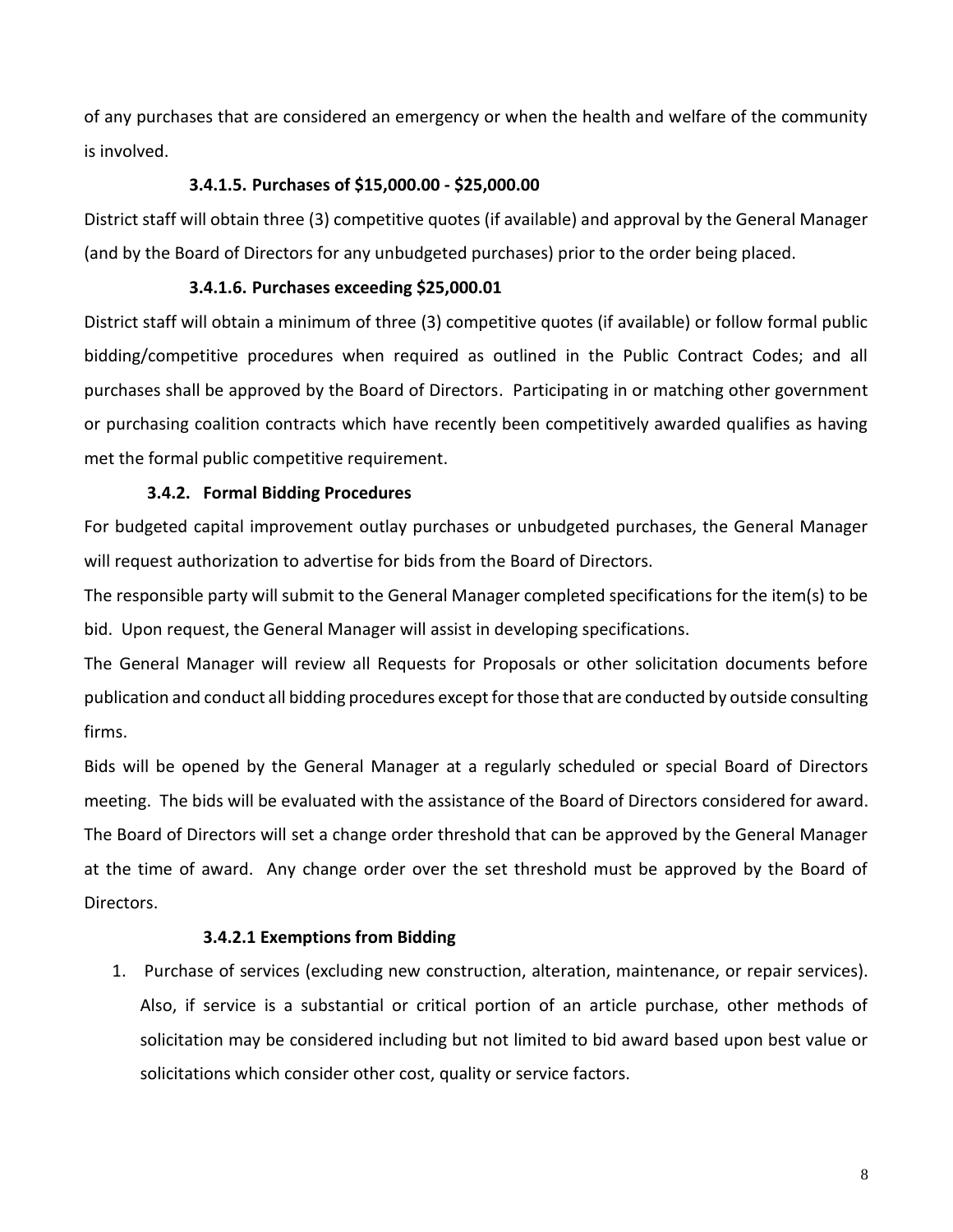- 2. Purchase of commodities or services of (utilities) light, water, power, heat, transportation, telephone service or other means of communication. Or means for the disposition of garbage, sewage or refuse matter.
- 3. When contracting with suppliers awarded State of California price schedules, commodity contracts, master agreements, cooperative agreements, and other types of agreements that leverage the state's buying power (for goods, information technology, and services).

#### **3.4.2.2 Exceptions to Bidding**

In any of the following instances, the requirements of bidding may be dispensed with if decided by the Board of Directors:

- 1. When the item (merchandise or service) can be obtained from only one source.
- 2. When the item is required or is economically preferable to match or be compatible with other furnishings, materials or equipment presently on hand and the purchase is made from the manufacturer or supplier who supplied other such furnishings, materials or equipment.
- 3. When the item has been standardized by the District and can be purchased from only one source or is purchased from the original manufacturer or supplier.
- 4. When the Board of Directors determines that due to special circumstances, it is in the District's best interest to purchase an item or enter into a contract without compliance with the bidding procedures (i.e. competitive proposals would not be useful, would not produce an advantage or would be undesirable, impractical, or impossible).
- 5. When all bids are considered unsatisfactory or excessive and are rejected by the Board of Directors by a two-thirds vote (PCC 20206.1), the District may do any necessary work and make necessary expenditures in lieu of contracting for the proposed work.
- 6. When the Board of Directors declares an emergency by a four-fifths vote (PCC 22050), after finding that conditions will not permit a delay resulting from a competitive solicitation for bids. All actions thereafter taken will be reported to the Board until the emergency action is terminated (at the earliest possible date that conditions warrant).

Nothing in the policy shall prevent the General Manager of the District from ordering any action necessary and appropriate to respond to sudden, unexpected occurrences that pose a clear and imminent danger requiring immediate action to prevent, or mitigate the loss or impairment of life, health, property and essential public services.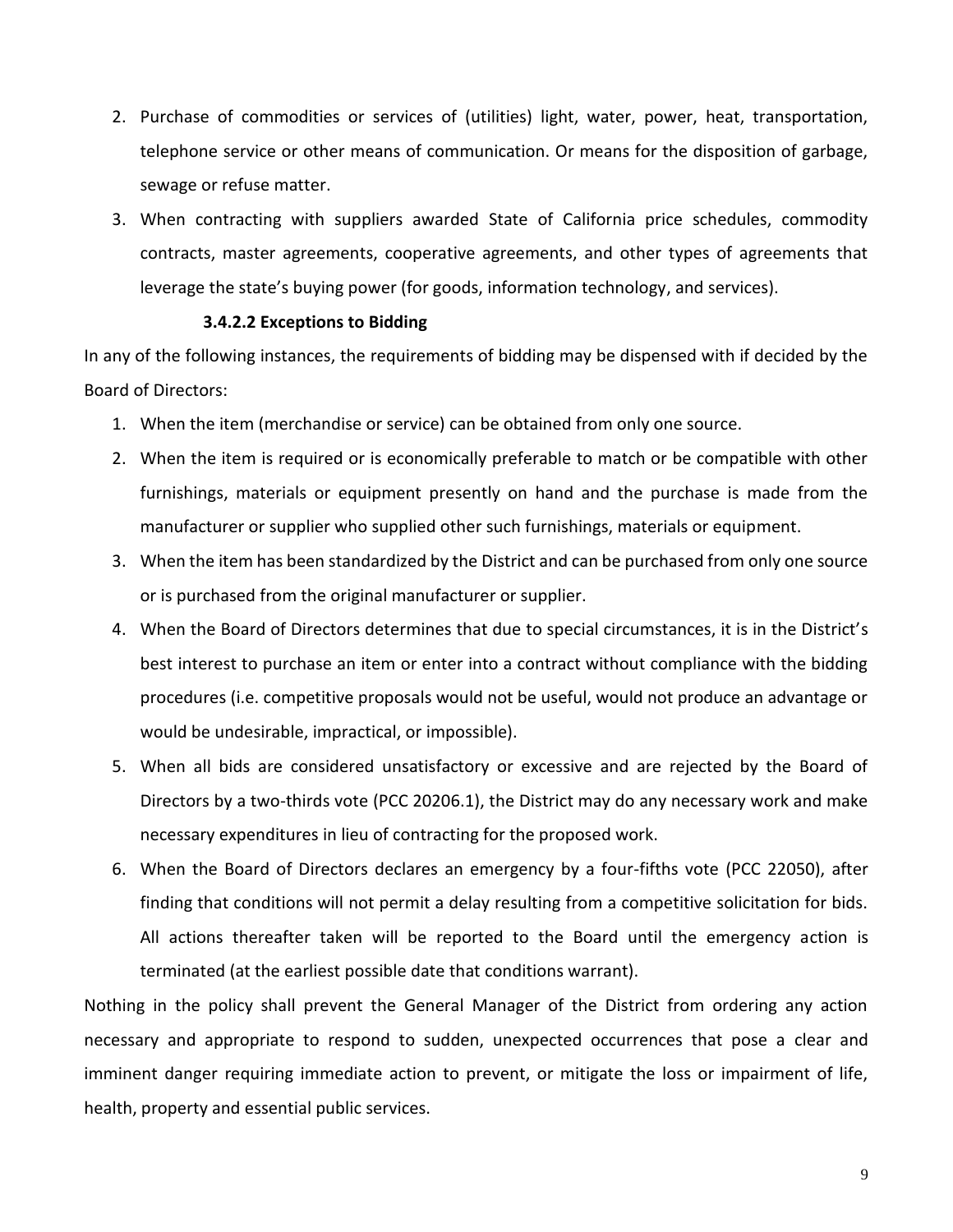If any portion of this policy is in conflict with rules, regulations or legislation having authority over the Esparto Community Services District, said rules, regulations or legislation shall prevail.

#### **3.4.3. Approvals and Authorization**

**3.4.3.1.** The Board of Directors and General Manager will authorize the following expenditures: General operations and maintenance expenses, payroll, purchases of equipment, contracts for services, any purchase over the amount of \$5,000. The General Manager has the authority to purchase items in excess of the \$5,000 if the items were approved by the Board of Directors as part of the annual budget and/or at a regular meeting of the Board. Authorization for expenditures may be delegated. Delegation of expenditure authority will be in writing and approved by the Board of Directors.

**3.4.3.2.** Payment for supplies or services will be made based on invoices, not statements.

**3.4.3.3.** Approved Payment Request Forms (PRF) are submitted with the original invoice attached. The PRF is coded by the staff requesting the payment as to the fund and expense code to be charged. The PRF is signed by an authorized supervisor indicating approval of the expenditure.

**3.4.3.4.** PRF /Invoices are processed by the Fiscal Service Associate. Each invoice is stamped "ENTERED" when entered as a payable in the QuickBooks accounting system and the check stub and all corresponding documentation is stapled together and retained per the Record Retention Policy.

#### **3.4.4. Missing Invoices**

In the event that an invoice for services or supplies is lost and for which a copy cannot be obtained from the vendor, a memo explaining the expense and detailing the cost is submitted with the Payment Request Forms for approval by the General Manager.

#### **3.4.5. Vendor Documentation**

All vendors must submit an IRS Form W-9 Request for Tax Payer Identification and Certification or equivalent to the Accounting Department, prior to payment. A determination is made by the General Manager on the need to file an annual IRS Form 1099-Misc. on payments made to vendors. Form W-9's should be mailed to all current vendors each year prior to Form 1099 preparation to assure information is current.

#### **3.4.6. Check Writing Procedures**

**3.4.6.1.** Checks are processed as needed.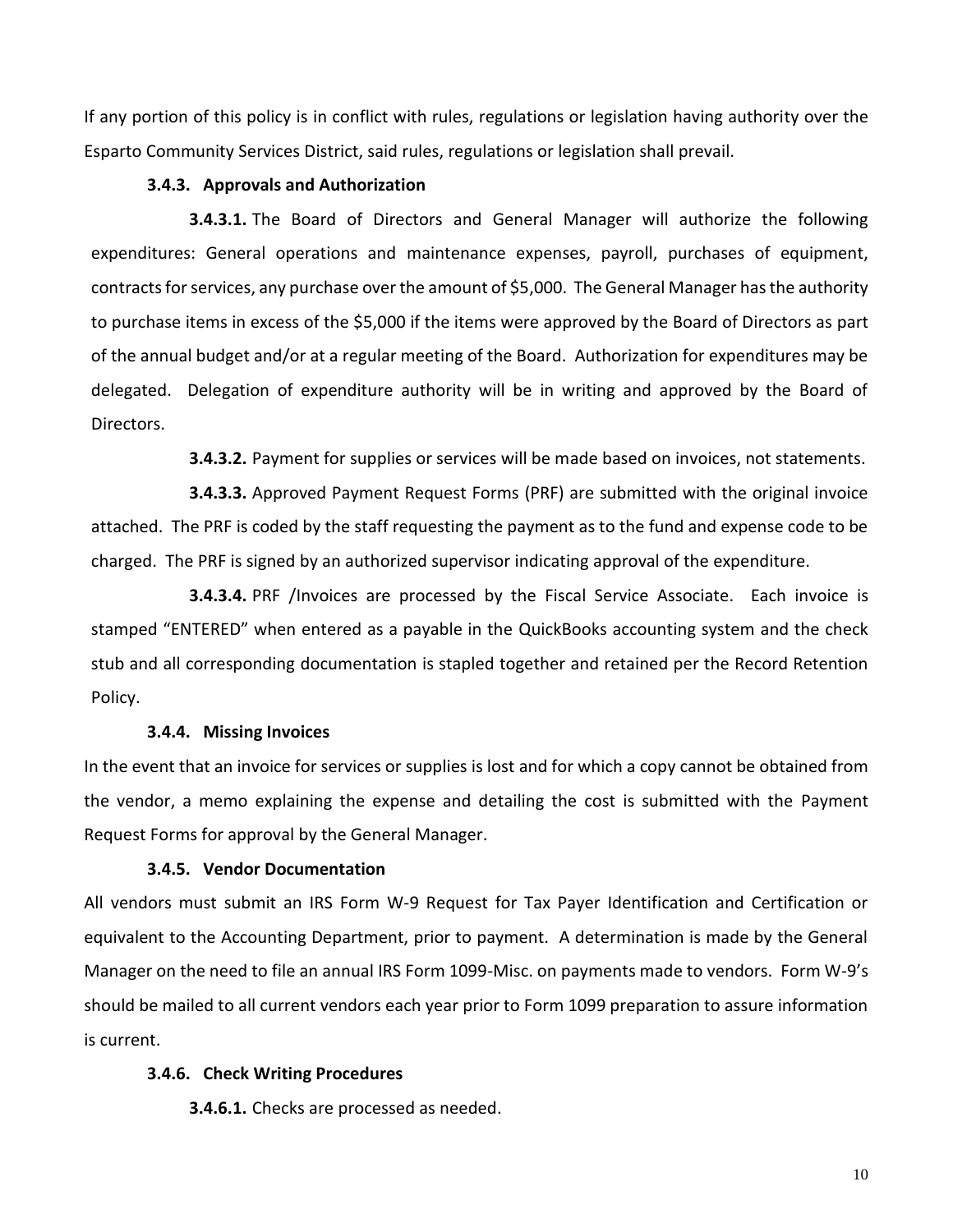**3.4.6.2.** Checks are created through the District's QuickBooks accounting system. The Fiscal Services Associate processes payables, on a weekly basis, through the District's QuickBooks accounting system, prints an Open Detailed Aging Report, highlights the invoices to be paid on the report which, along with the invoices, is reviewed and approved by the General Manager. Once the Open Detailed Aging Report is approved, checks are printed and the Claims Paid Detail Report is generated.

**3.4.6.3.** Checks are automatically numbered by the QuickBooks accounting system.

**3.4.6.4.** Checks are not to be postdated or made out to cash. On rare occasions where the District cannot be invoiced by a vendor, a check can processed in the QuickBooks accounting system with the amount due to the vendor at the time of purchase by the General Manager. Blank checks will not be used for purchases.

**3.4.6.5.** The "Payment Record" portion of the check printed by QuickBooks is attached to the PRF /Invoice plus any other documentation, such as shipping documents, and filed by alphabetical order of the vendor's name by date in the District's vendor files maintained by the Fiscal Services Associate.

**3.4.6.6.** Voided or spoiled checks will have "VOID" written across all three sections of the check with a permanent Sharpie and will then be filed in numerical order in a cabinet maintained by the Fiscal Services Associate and will be available for the audit.

**3.4.6.7.** Checks are signed by the General Manager and the Board President or other Board Member in the Board President's absence. The Claims Paid Detail Report is provided for review along with invoices for review by both signees.

#### **3.4.7. Check Approval Process**

This procedure is designed to ensure that all checks have adequate documentation and authorization and that there are no missing checks or checks written to phantom vendors.

**3.4.7.1.** The Claims Paid Detail Report for the claims batch is reviewed by the General Manager and Board President, or other Board Member in the Board President's absence, in check number sequence to assure no checks are unaccounted.

**3.4.7.2.** The Claims Paid Detail Report will be reviewed by the General Manager and one Board Member to assure that the first check in each batch of checks begins with the next sequential check after last batch processed. The Claims Paid Detail Report log is signed by the reviewers to indicate that all checks in the current batch have been verified to assure there is no gap in the check sequence.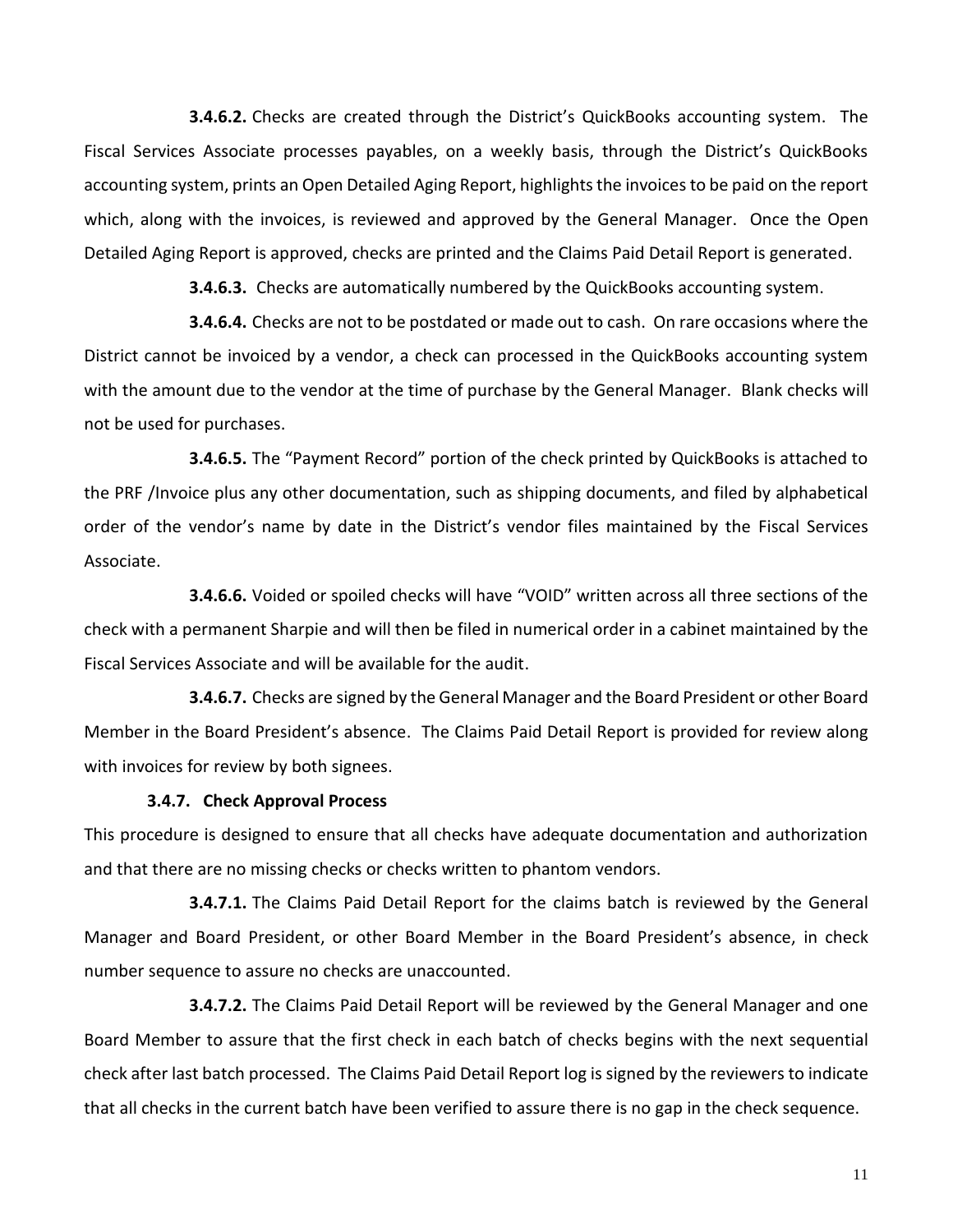**3.4.7.3.** If there are no questions to be resolved, the Claims Paid Detail Report log and signed checks are returned to the General Manager as authorization to mail or release the check to the vendor.

**3.4.7.4.** Checks are mailed to vendors by the office staff unless specific arrangements had been made in advance for pickup of checks at the office. If a check is picked up, the person picking up the check must provide identification which agrees with the payee on the check or must have verifiable written authorization from the payee to pick up the check.

**3.4.7.5.** The Claims Paid Detail Report for each payables batch is placed on the next regularly scheduled Board meeting for approval. Each Board member reviews and signs the Claims Paid Detail Report upon approval of the Claims action item.

#### **3.4.8. Electronic Payment and Transfers**

These procedures ensure that unauthorized transfers will not be made. Procedures may vary based on the system of the banking institution. These guidelines pertain to banking accounts the District holds.

**3.4.8.1.** Only the General Manager has access to electronic banking.

**3.4.8.2.** Electronic banking allows for electronic transfers, stop payments on checks, and account balance inquiries be initiated and completed via computer or telephone.

**3.4.8.3.** Password security is set to allow electronic transfers between District bank accounts and stop payments to be set up by the General Manager as designated by the Board of Directors.

**3.4.8.4.** Electronic transfers can only be set up by the General Manager and can only be transferred between Esparto Community Services District bank accounts within the same banking institution. All transfer shall be reported at the next regularly scheduled Board meeting.

#### **3.5. PAYROLL**

These procedures are designed to assure that payroll is based on proper authorization and required documentation, is paid at the approved rate, is only paid to actual employees, and to assure that proper and timely reporting is made to federal, state, and local taxing authorities. Esparto Community Services District contracts with Payality payroll service to process payroll and make required payroll tax deposits.

**3.5.1.** ECSD payroll is processed on a bi-weekly basis. Pay periods are made up of a two-week period which ends every other Friday. Pay dates are a week from the pay period end date, every other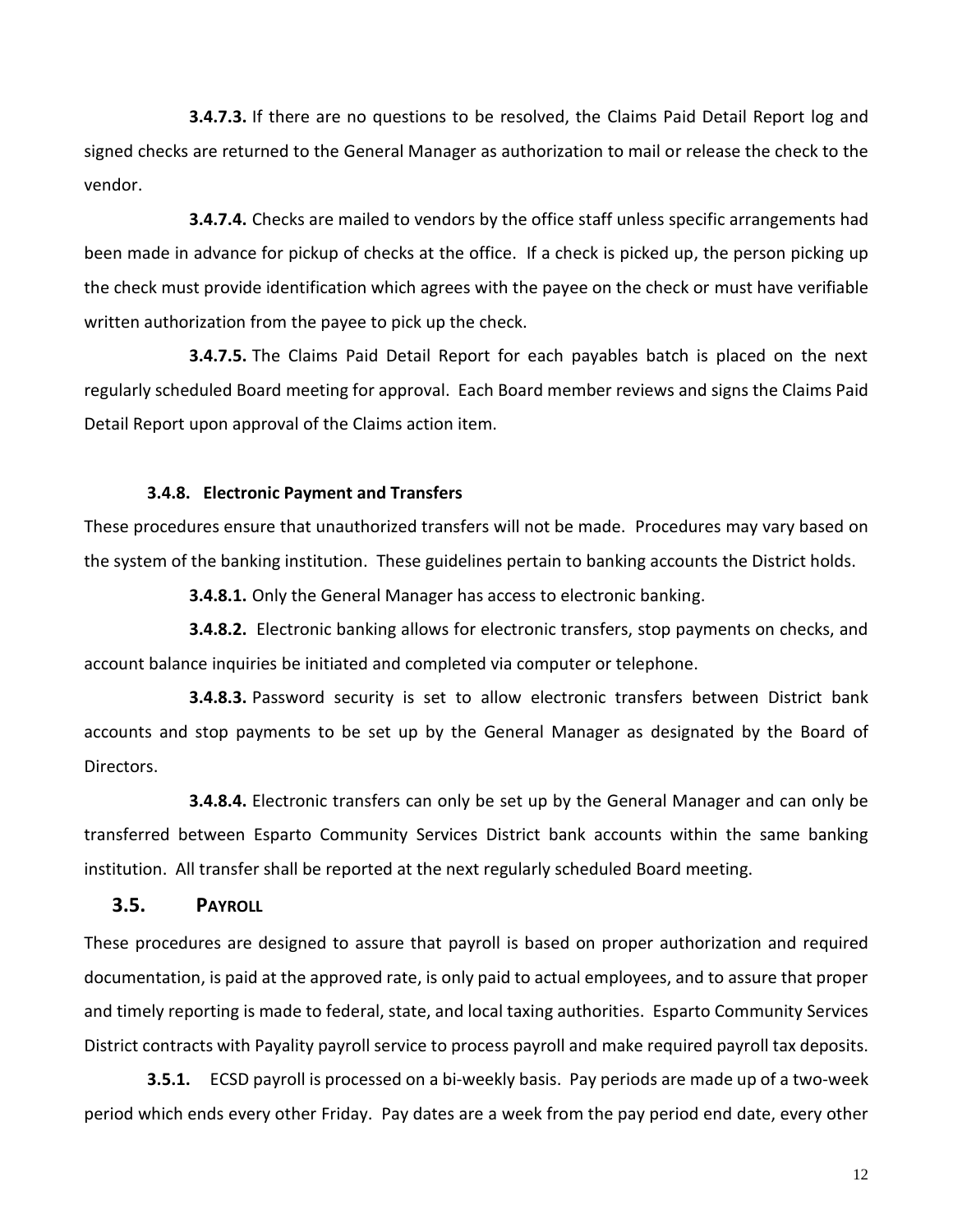Friday but checks may be issued earlier if approved by the General Manager because a Friday falls on a holiday.

**3.5.2.** Payroll is based on time sheets completed by employees and approved by the General Manager. Each time sheet reflects the cost centers to which the employees' time is charged.

**3.5.3.** Time sheets will reflect the use of sick, vacation, or other leave time, if applicable. Overtime for non-exempt employees requires the prior approval of the employee's supervisor.

**3.5.4.** Time sheets must be completed in ink with no whiteout or correction tape. Changes are initialed by the employee. The time sheet will be signed by both the employee and the General Manager.

**3.5.5.** Salary and/or benefit changes must be approved by the Board of Directors. A memo detailing the changes and the effective day shall be maintained the employee's personnel file.

**3.5.6.** Payroll records are maintained by the General Manager in a confidential manner. Information regarding payroll will not be discussed with other staff. Files must be in locked cabinets with access limited to designated personnel.

**3.5.7.** Documents that verify tax withholding and authorize other deductions such as health insurance premiums or voluntary contributions are filed in the employees' personnel files along with the I-9 forms by the General Manager.

#### **3.6. PAYROLL PREPARATION AND PAYMENT**

**3.6.1.** Payroll is prepared from employee time sheets which have been completed and signed by the employee and reviewed for accuracy by the Fiscal Services Associate. The timesheets are then approved, and signed by the General Manager.

**3.6.2.** The General Manager confirms the timesheet's accuracy when entering into the Payality payroll system.

**3.6.3.** Hours worked by cost center are entered into a pay period spreadsheet which is used to calculate the amount due to CalPERS for retirement, payroll taxes and other deductions and for entry into QuickBooks. The General Manager confirms that the pay period spreadsheets balance to the Payality payroll reports and CalPERS calculations.

**3.6.4.** The General Manager or other designee reviews the payroll checks and direct deposit reports, to assure that all of the checks and direct deposits are for actual employees or other required payments (i.e. garnishments).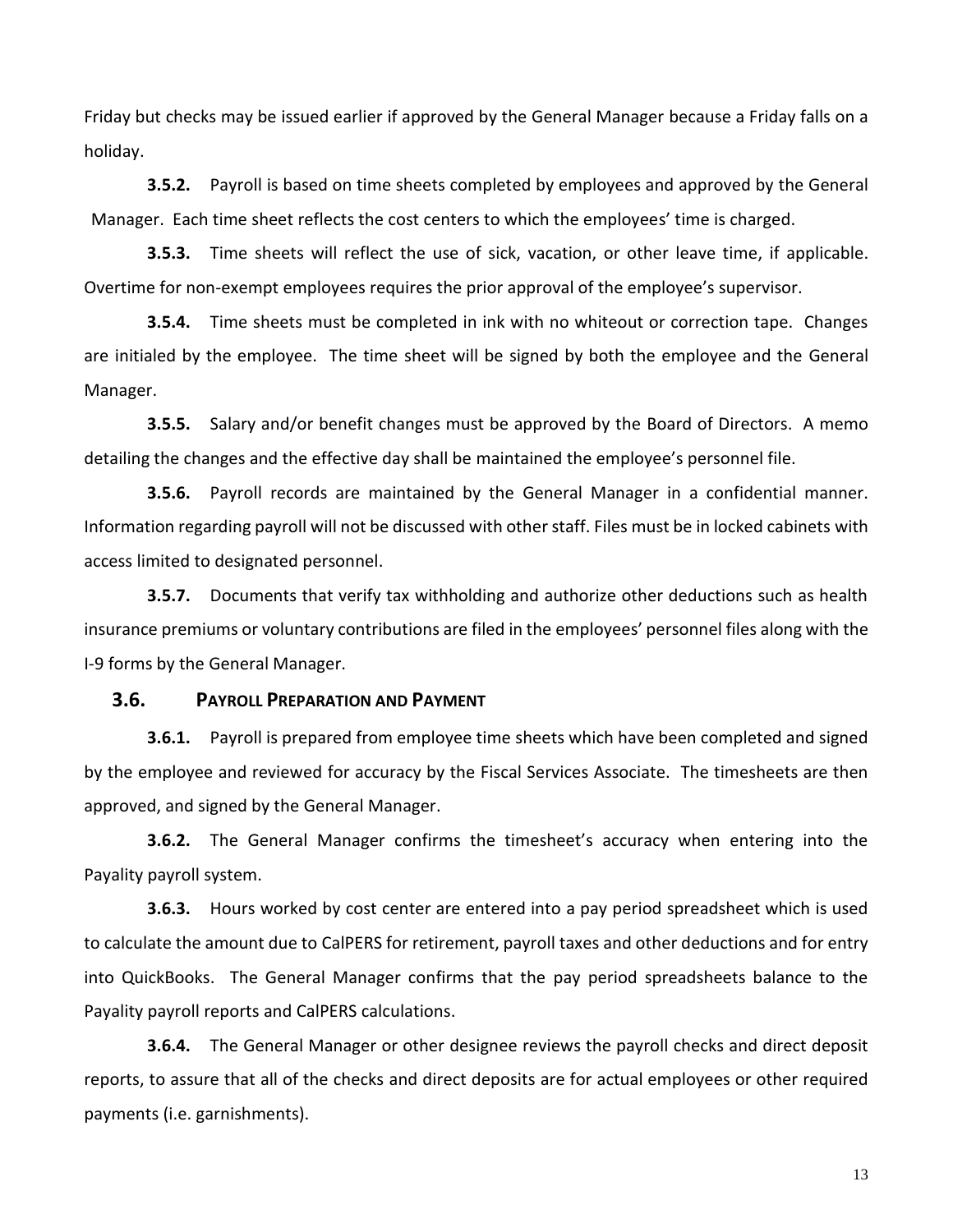**3.6.5.** If available, paychecks are directly deposited into the employees' bank accounts. Employees receive duplicate vouchers which detail all deductions such as garnishments or deductions for the employee's 457 Deferred Compensation Plan. Otherwise, checks are printed and issued to employees on scheduled pay days.

**3.6.6.** An electronic transfer of funds from the ECSD's Money Markey Account is made to the ECSD's Operation & Maintenance Checking account to cover payroll by the General Manager.

**3.6.7.** Payroll tax deposits are made by the Payality. The Payality Tax Reports are reviewed by the General Manager to verify the accuracy of the deposits.

**3.6.8.** The General Manager will deduct and forward employee and employer PEPRA, classic retirement contributions to CalPERS and employee 457 Deferred Compensation contributions to the plan of the employee's choosing.

**3.6.9.** Eligible employees may deduct up to the maximum amount allowed by the IRS. The District does not contribute toward an employee's 457 plan.

#### **3.7. PURCHASING**

#### **3.7.1. Leases**

**3.7.1.1.** Only the Board of Directors can approve lease agreements and designate the General Manager to sign the lease agreement.

**3.7.1.2.** Copies of all leases will be maintained by the General Manager. Payment for leases will be made in accordance with the lease terms.

#### **3.7.2. Consultant/Contract Services**

**3.7.2.1.** In accordance with the District's Bylaws, all contracts for materials and supplies for construction or completion of any building, structure or improvement, when the costs exceed \$25,000 shall be contracted in accordance with the provisions of Section 20680 of the California Public Contract Code.

**3.7.2.2.** The District has their legal counsel review and approve all agreements/contracts for consultant services.

**3.7.2.3.** The Board of Directors will review and approve proposed projects, usually a "Scope of Work" from the consultant, at properly noticed meetings of the Board. The Board of Directors may authorize the General Manager to sign the contract once the project and/or Scope of Work is approved.

**3.7.2.4.** Consideration is made regarding in-house capabilities to accomplish services before contracting for them.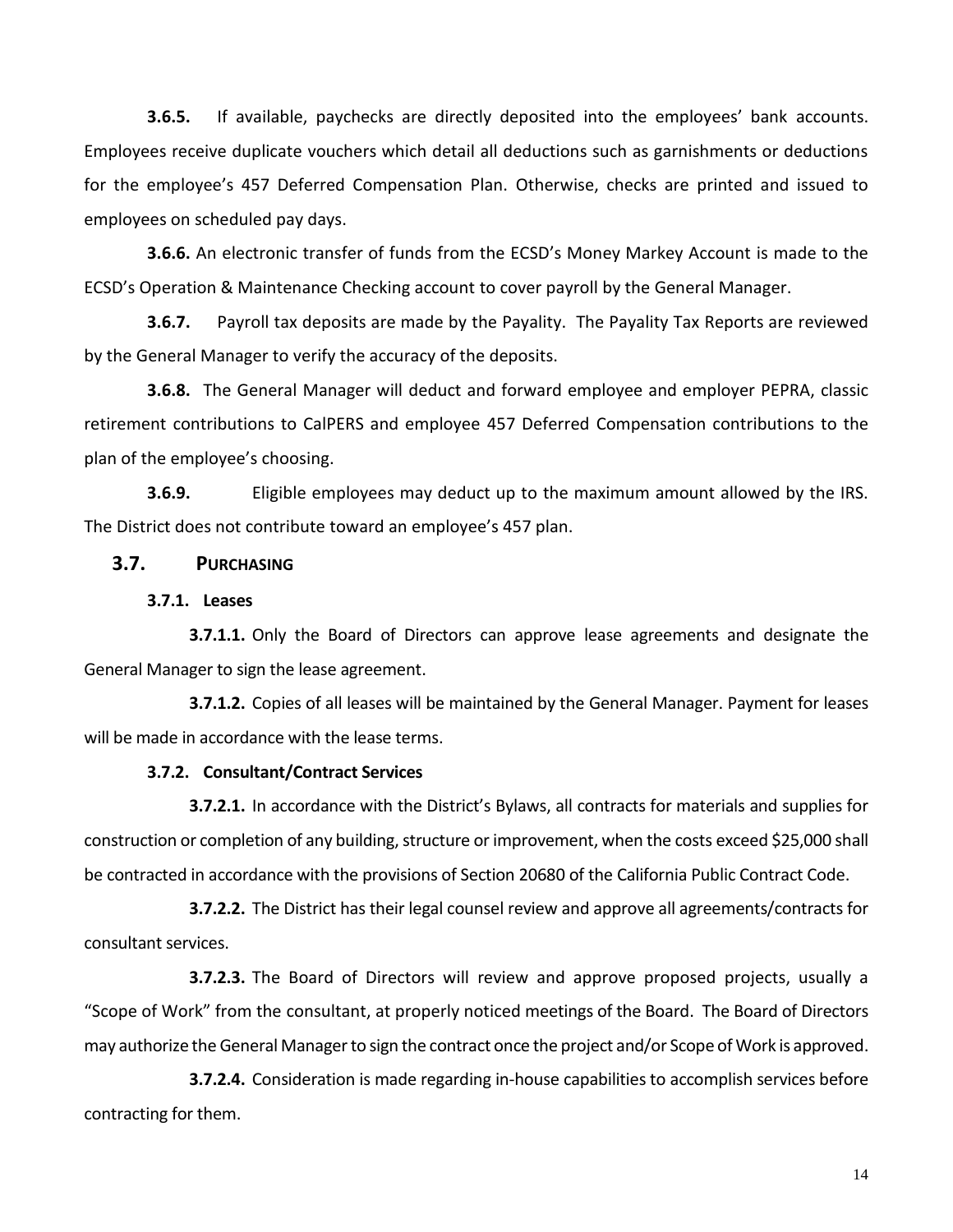**3.7.2.5.** Written contracts clearly defining work to be performed is maintained for each consultant and contract services by the General Manager.

**3.7.2.6.** The qualifications and reasonable charges for fees are considered in hiring consultants and proof of insurance and Form W-9, at minimum, will be required.

**3.7.2.7.** Requests for Proposals will be issued for all payments to consultants or professional services.

#### **3.7.3. Furniture and Equipment**

**3.7.3.1.** All furniture and equipment purchases must be pre-approved by the General Manager.

#### **3.8. LOANS**

#### **3.8.1. Third Party Loans**

**3.8.1.1.** Loans from outside sources (other agencies, banks, etc.) are authorized through board action and initiated by the General Manager or other designee.

**3.8.1.2.** Upon repayment of funds, the promissory note is returned to the General Manager.

**3.8.1.3.** Loans from the District to an employee are prohibited.

#### **3.9. BANK ACCOUNTS**

The Board of Directors may authorize by resolution the Board Chair or Vice-Chair to establish bank accounts and set signatory authority.

**3.9.1.** Bank accounts are established to meet the needs of the organization for separation of funds and the specific requirements of funding sources. Separate accounts for specific federal or state programs which exceed the FDIC limits must be collateralized by the bank to ensure the safety of the deposit. All other accounts, where possible, are established to maximize the use and earnings of cash.

**3.9.1.1.** A complete listing of all accounts and the account numbers shall be maintained by the General Manager.

**3.9.1.2.** Bank Reconciliations for each account are completed monthly by the General Manager or designee. The General Manager reviews and approves each bank reconciliation.

**3.9.1.3.** The bank statements are received by the Fiscal Services Associate, stamped with the received date and given to the General Manager or his/her designee.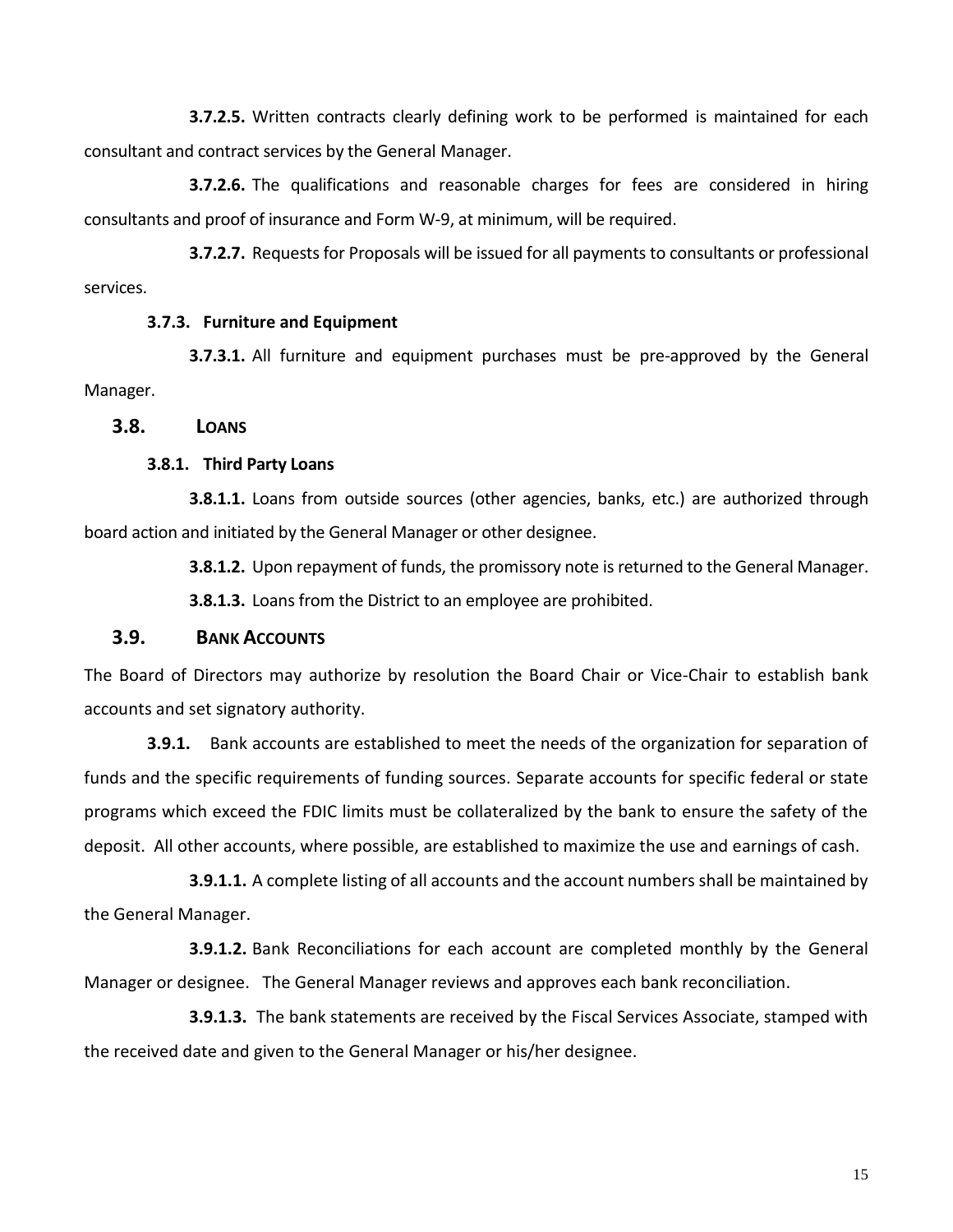**3.9.1.4.** Outstanding checks more than 90 days old are investigated and stop payments issued as deemed necessary by the General Manager. Replacement checks are reissued after appropriate documentation has been collected.

#### **3.10. ACCOUNTS RECEIVABLE**

For each water, sewer and/or street lighting user account, the General Manager will designate the staff responsible for preparation of monthly billing statement necessary to secure payment to Esparto Community Services District. The following procedures ensure that all requests for funds are properly recorded and tracked.

#### **3.10.1. Accounts in the Name of the Owner or User of Services**

This policy statement establishes account recording in the name of the owner or the user of services.

#### **ECSD Policy #2100 states:**

Accounts shall be established in name of the owner or the user of services renting the property. The property owner is ultimately responsible for any and all amounts owed the District.

#### **IMPLEMENTATION:**

**3.10.1.1.** Billing for accounts will be mailed to the service address or the requested mailing address of the customer on record at the District Office. In accordance with the District's policies, all late charges and shut off notices will be mailed to the service address or the requested mailing address of the customer on record at the District Office. The District will make a good faith effort to make contact with an adult residing at the premises by phone at least 48 hours prior to any termination of service. If we are unable to make personal contact, a notification tag will be hung at the property indicating the shut off date and approximate time of disconnection.

**3.10.1.2.** The District will not process meter reads for new renters or do adjustments to bills unless the home is sold to a new owner.

#### **3.10.2. Customer Water Sales**

**3.10.2.1.** Customer meters are read by District staff between the 20<sup>th</sup> and 28<sup>th</sup> of each month.

**3.10.2.2.** The Fiscal Services Associate or other office staff uploads the meter reads into the District's billing system. If meter reads indicate abnormal usage, the Fiscal Services Associate will issue a re-read of those meters. All corrections are entered into the billing system prior to statements being prepared.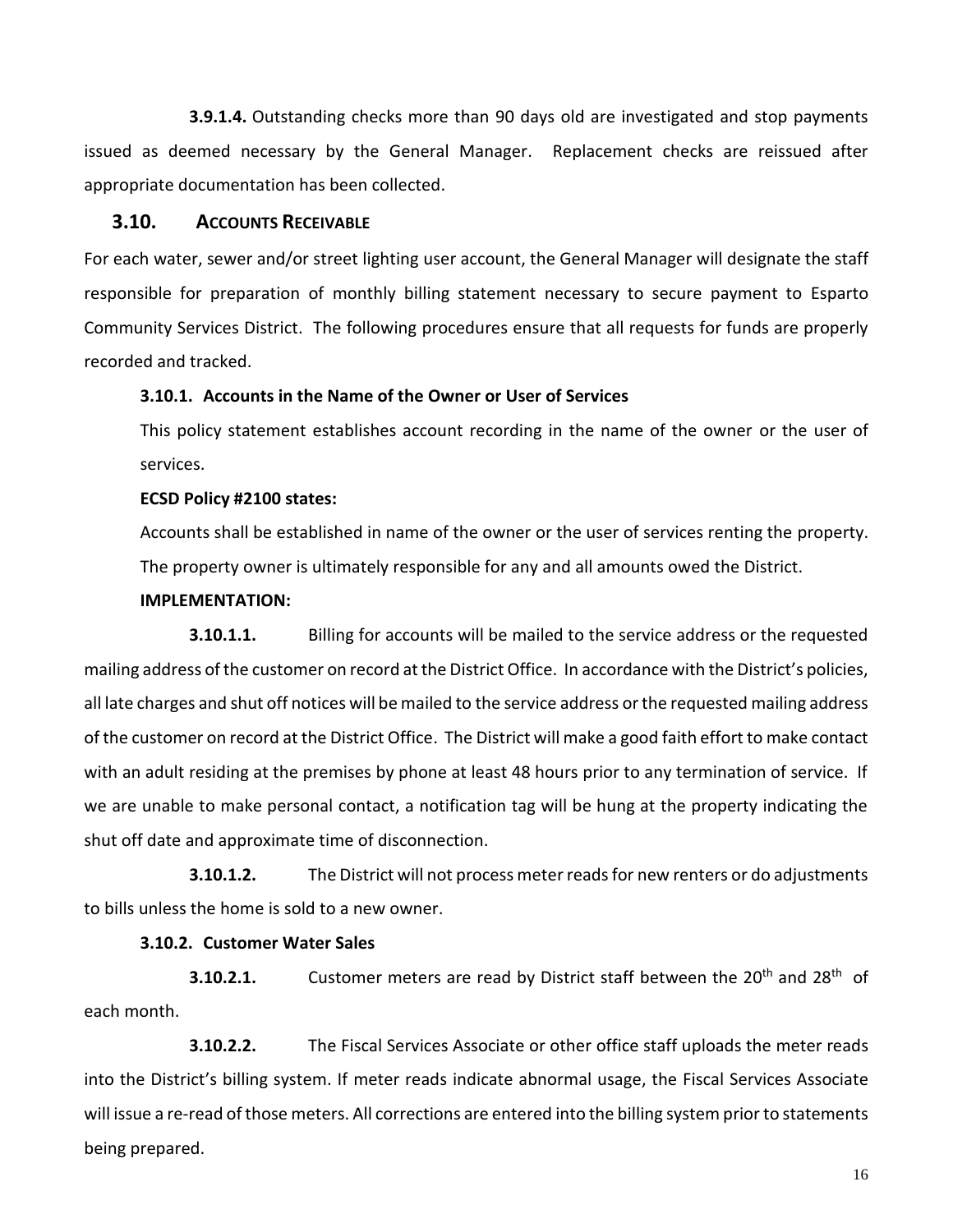**3.10.2.3.** Monthly water fees are charged to customers on the first day of each month for the prior month's usage. Billing Statement Postcards are mailed out no later than the 5<sup>th</sup> of each month.

**3.10.2.4.** Customers are expected to pay their account in full each month by the last day of the month. Accounts not paid and received by the last day of the month will be considered delinquent and in arrears on the first day of the next billing month and will be charged a penalty of 10% and the charges for the second month will indicate such. This billing will show the amount delinquent on the account.

**3.10.2.5.** Accounts not paid and received by the last day of the second month are considered thirty (30) days delinquent and in arrears on the first of the third month and shall get an additional 1% for the first month delinquent and an additional 10% for the second month becoming delinquent added to the account on this billing. A separate Shut Off Notice will be mailed to accounts in this status where the delinquency amount is greater than \$25.00 and shall contain the statement that the service will be discontinued on the expiration of fifteen (15) calendar days from the date Shut Off Notices are printed. The Shut Off Notice shall be Red in color and shall clearly state Shut Off Notice.

**3.10.2.6.** Following established District policy, the fifteen (15) day grace period shall begin to run on the day of mailing of the shut off notice is printed and shall expire on the fifteenth day thereafter. This fifteen (15) day grace period is the point in time that the customer can request the General Manager or his designee to approve special arrangements for payment when an extreme hardship exists, as discussed in Policy 2101. On the expiration of said fifteen (15) days, if such delinquency has not been fully paid, a 48-Hour Shut Off Notice will be hung on the customer's door. The 48-Hour Shut Off Notice will include the notice date and the account balance. On the expiration of said 48-Hour Notice, if such delinquency has not been fully paid, a 24-Hour Shut Off Notice will be hung on the customer's door. The 24-Hour Notice will include the notice date and the account balance. On the expiration of said 24-Hour Notice, if such delinquency has not been fully paid the General Manager or his designee shall disconnect the District water service for that account and lock the valve off. If, upon further inspection, the water service has been restored by cutting or breaking the lock, service shall again be shut off and there shall be an additional fee for the cost of the lock and an additional shut off fee charged to the account.

The District shall not terminate service for non-payment in any of the following situations:

1. During the pendency of an investigation by the District of a customer dispute or complaint.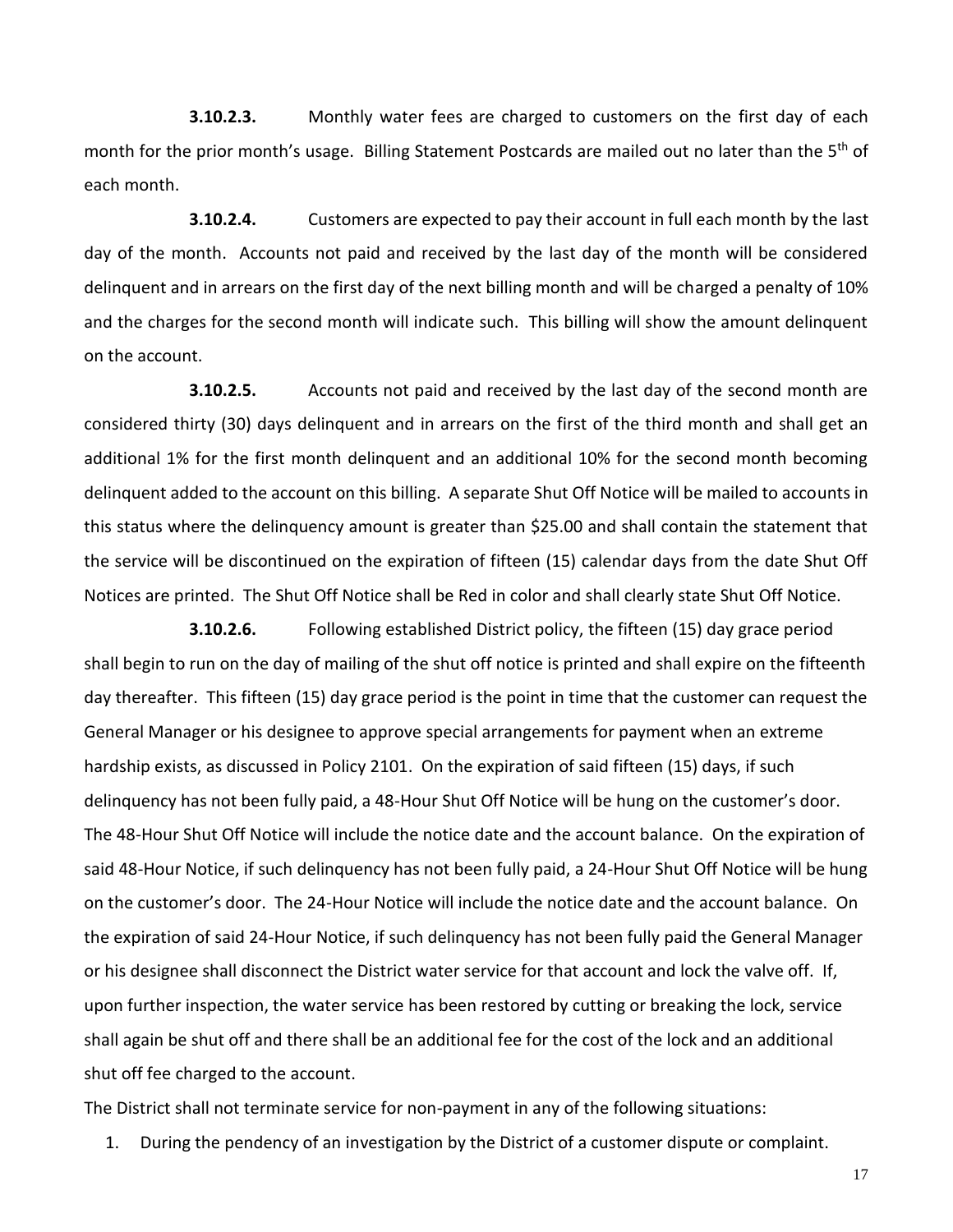- 2. When a customer has been granted an extension of the period for payment of a bill.
- 3. Is willing to enter into an amortization agreement (not to exceed 12 months) with the District with respect to all charges that the customer is unable to pay prior to delinquency. Termination shall commence if the customer fails to comply with the amortization agreement.

**3.10.2.7.** If a customer fails to comply with an amortization agreement, the District shall not terminate service without giving notice to the customer at least 48 hours prior to termination of the conditions the customer is required to meet to avoid termination, but the notice does not entitle the customer to any further payment arrangements. Full payment of the account balance is due to avoid service termination. On the expiration of said 48-Hour Notice, if such delinquency has not been fully paid, a 24-Hour Shut Off Notice will be hung on the customer's door. The 24-Hour Notice will include the notice date and the account balance. On the expiration of said 24-Hour Notice, if such delinquency has not been fully paid the General Manager or his designee shall disconnect the District water service for that account and lock the valve off.

**3.10.2.8.** The Fiscal Services Associate will issue work orders authorizing the disconnection of service for those accounts that remain unpaid. Water service will not be disconnected on Fridays, Saturdays, and Sundays, legal holidays or any time during which the business offices of ECSD are not open to the public.

**3.10.2.9.** Accounts receivable are reviewed by the Board of Directors and General Manager annually to ensure that receivables have a reasonable expectation of being collected and any necessary steps are to taken to ensure collection. If there is no reasonable expectation of collection, a decision is made on what action to take.

#### **3.10.3. Amortization Agreements**

The General Manager may agree to an Amortization Agreement to provide payment agreements for customers who have excessive water usage due to a line break or some other kind of failure in the water system on the customer's property or on the customer's side of the meter or who have fallen behind due to severe, unforeseen circumstances in paying the basic monthly rate charged by the District. Customers are responsible for all water usage at their property even if there is a break in the water lines on their property. Unfortunately, some leaks can go undetected until the meter is read by District staff or the homeowner discovers it.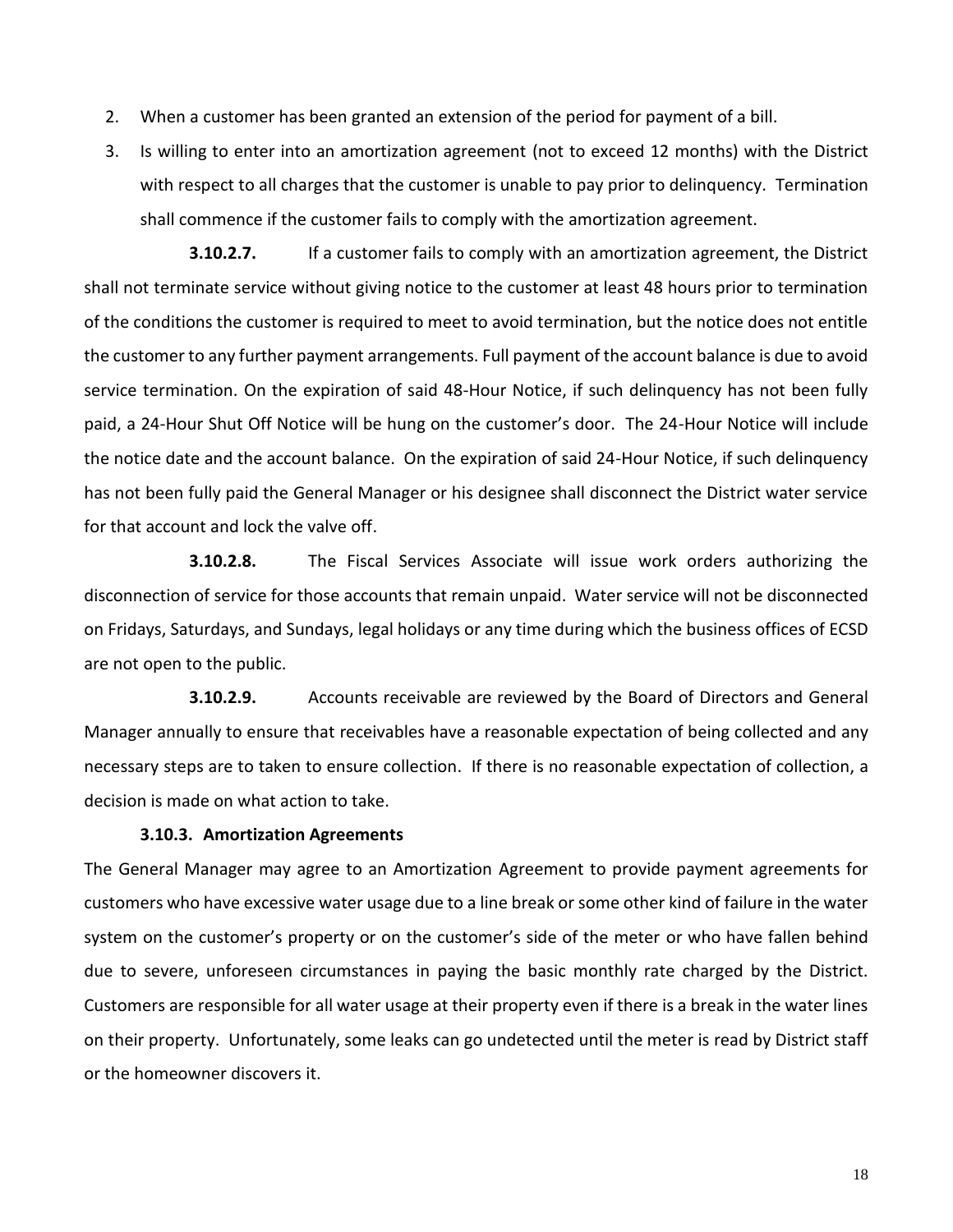If excessive water usage due to a line break or other similar system failure at the customer's property results in a bill the customer is unable to pay in one lump sum, the customer can request a "Payment Arrangement Agreement" from the District. The Customer must complete the "Payment Arrangement Agreement" form. It must be approved by the General Manager. Customers must provide proof of a line break or other similar system failure. This includes copies of invoices from plumbers for the repair, receipts for parts, or a visual inspection by District staff.

Under the payment arrangement agreement, the customer can have up to 3 months to pay for excessive water usage up to \$250.00. Customers can have up to 6 months for water bills in excess of that amount. The excessive water usage is defined as the total water bill amount minus the basic rate charged by the District at that time. If a rental property has excessive usage, homeowners are still responsible for the water bills (see Policy 2100).

Customers must pay their monthly water, sewer, street light charges and appropriate penalties and interest in addition to the agreed upon amount for the excessive usage. All payments must be received by the District in accordance to the agreement. Accounts not paid in full by the agreed date and time are subject to immediate disconnection of service. A Termination of Service Fee will be charged to the customer's account. The full amount due will be paid before the service will be restored.

#### **3.10.4. Temporary Meter Water Sales**

The District will sell water to water tanker trucks for various uses such as dust control. The responsible party will complete and sign the "Potable Water Agreement". Using a District provided temporary meter, trucks will draft water from a fire hydrant as directed by District staff.

The responsible party will return the temporary meter and be billed at the end of the job or at the end of the current month for the current "water rate", as specified by the "Schedule of Charges" for each gallon drafted.

#### **3.10.5. Surplus Equipment**

#### **3.10.5.1. Determination of Surplus Property**

The term "surplus property" shall mean any property other than real property that is no longer needed or useable by the District. The General Manager shall annually review the District's equipment and inventory and complete a surplus property form for each item deemed surplus. The General Manager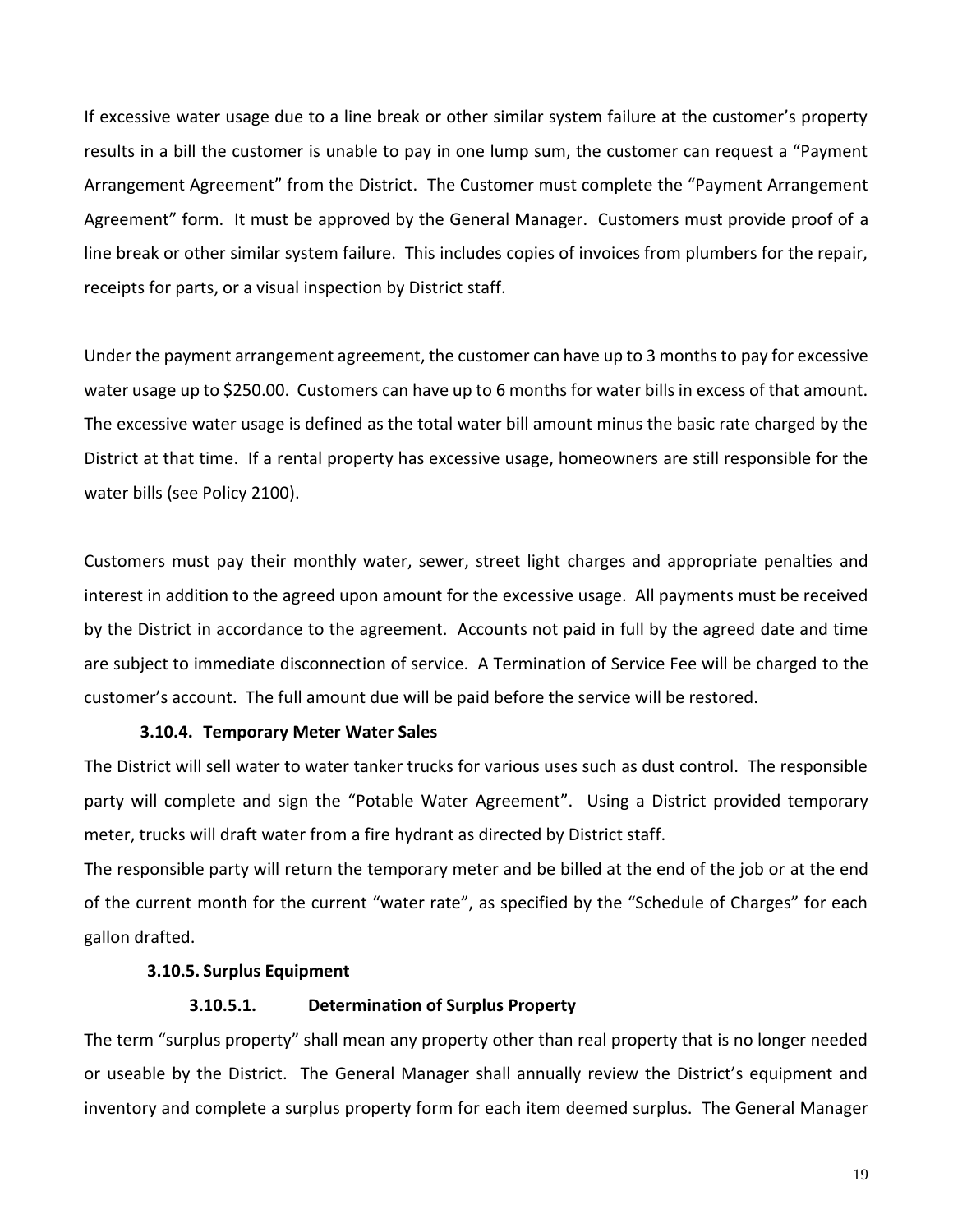shall present a list of surplus property to the Board for its review and approval prior to disposition of the property.

#### **3.10.5.2. Methods of Disposition**

The General Manager is responsible for the disposition of District surplus property. Once the Board has approved the list of surplus property, the General Manager shall determine which of the following methods of disposition to use; the priority for disposition shall be in the order listed below:

- 1. Trade In Property declared as surplus may be offered as a trade-in for credit toward the acquisition of new property. All trade-in offers will be submitted for the review and approval of the General Manager.
- 2. Sale The District may offer surplus property for sale. All surplus property is for sale "as-is" and "where-is" with no warranty, guarantee, or representation of any kind, expressed or implied, as to the condition, utility, or usability of the property offered for sale.
- 3. Appropriate methods of sale are as follows:
	- a. Public Auction Surplus property may be sold at public auction. The District may contract with a professional auctioneer.
	- b. Sealed Bids Sealed bids may be solicited for the sale of surplus property. Surplus property disposed of in this manner shall be sold to the highest responsive bidder.
	- c. Negotiated Sale Surplus property may be sold directly to a purchaser if it is determined that only one known buyer is available or interested in acquiring the property.
	- d. Selling for Scrap Surplus property with a minimal fair market value may be sold as scrap.
- 4. Donation or Disposal If the District is unable to sell surplus property after using the methods provided in sections 1 through 3, above, or if the cost of locating a buyer exceeds the estimated sale price of surplus property, the property may be donated to a charitable organization, recycled, destroyed, or disposed of as junk.

#### **3.10.5.3. Proceeds**

All sales of surplus property shall be paid to the District by certified check, money order, or in manner agreeable to the General Manager. The General Manager shall be authorized to sign bills of sale and any other documents evidencing the transfer of title to such surplus property by and on behalf of the District.

## **4. OTHER FINANCIAL SAFEGUARDS**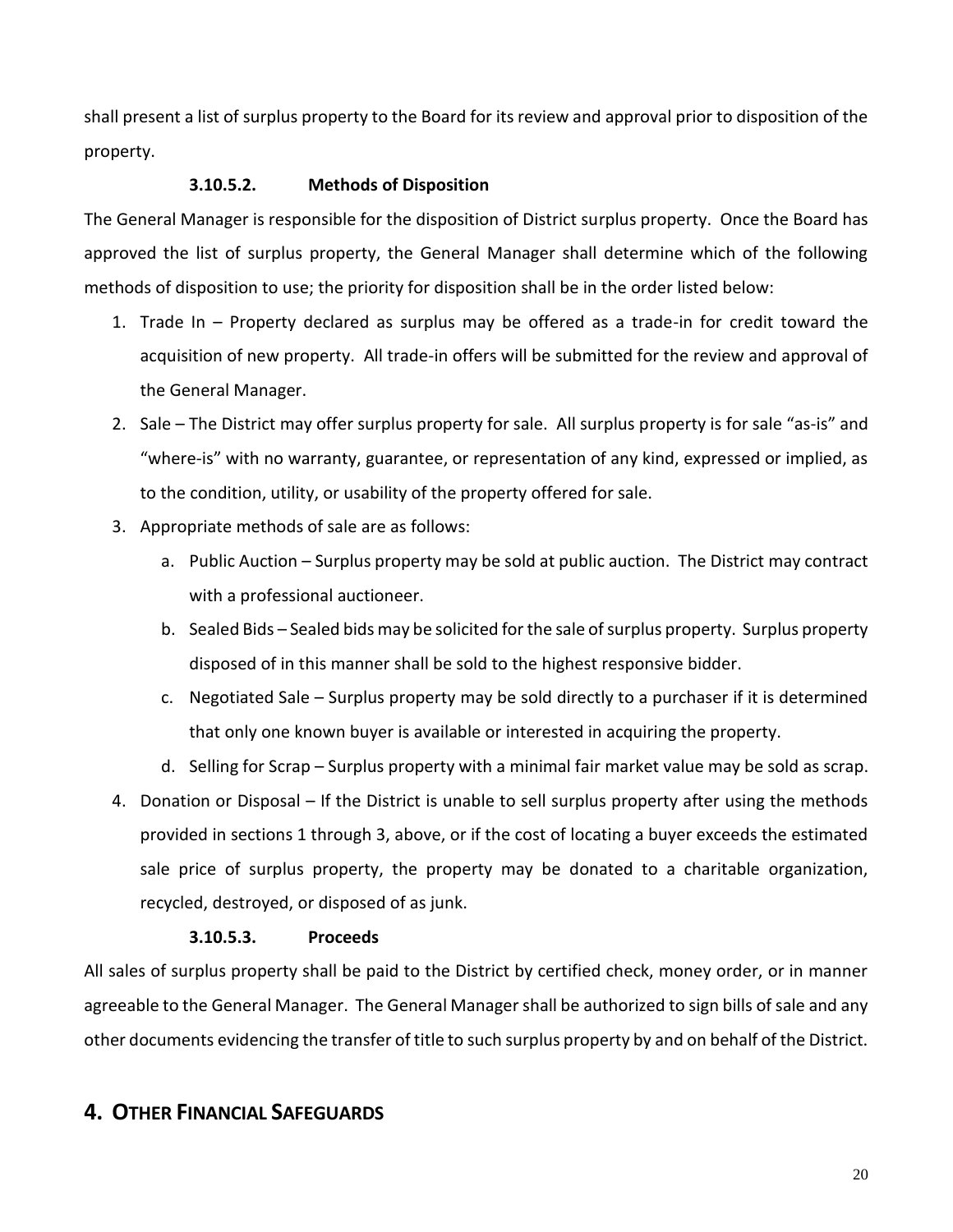#### **4.1. PERSONNEL RECORDS SYSTEM**

Access to the personnel records system is controlled to assure the confidentiality, privacy, and appropriate access to records and reliability of data. Access is limited to the General Manager, and key administrative staff. Hard copy personnel files are maintained in locked file cabinets. The files contain all personnel related information in sections, including:

**4.1.1. Employee selection documents** (resume, application, test results, offer letter, I-9, etc.).

**4.1.2. Employee performance documents** (evaluations and disciplinary actions).

**4.1.3. Employee development** (training certificates, education records, specialized licenses).

**4.1.4. Miscellaneous data** (tax forms, employee handbook receipt, requests to inspect personnel file, leave of absence requests, attendance records, letter of resignation, termination records and other employment related documents).

#### **4.2. DISTRICT CREDIT CARDS**

Esparto Community Services District authorizes credit cards for key staff for the purpose of facilitating business purchases including business travel that is not easily handled through normal disbursement processing. Due to the potential for theft, misuse, and auditing problems, use of Esparto Community Services District credit cards is monitored carefully. The General Manager reviews all credit card purchases, and approves all payments. Misuse of credit cards or failure to follow these procedures will lead to restrictions or loss of credit card privileges.

**4.2.1. Card Use** - Each card holder is given instruction when they receive the card designed to ensure that the cards are used for Esparto Community Services District business only and to protect against misuse and theft and must sign a declaration of his/her understanding.

**4.2.2. Lost or Stolen Cards** - The General Manager must be notified immediately if a card is lost or stolen. If the General Manager is unavailable, the Fiscal Services Associate or other designee will be contacted.

**4.2.3. Credit Limits**- Appropriate credit limits are established by the Board of Directorsfor each card and a list of all card holder and card holder numbers is maintained by the General Manager. In an effort to minimize disruptions to District operations, the General Manager may adjust the card holder's credit limit for one-time purchases approved by the Board of Directors.

**4.2.4. Termination of Credit Cards** - Credit cards for employees who resign or are terminated are canceled immediately by the General Manager.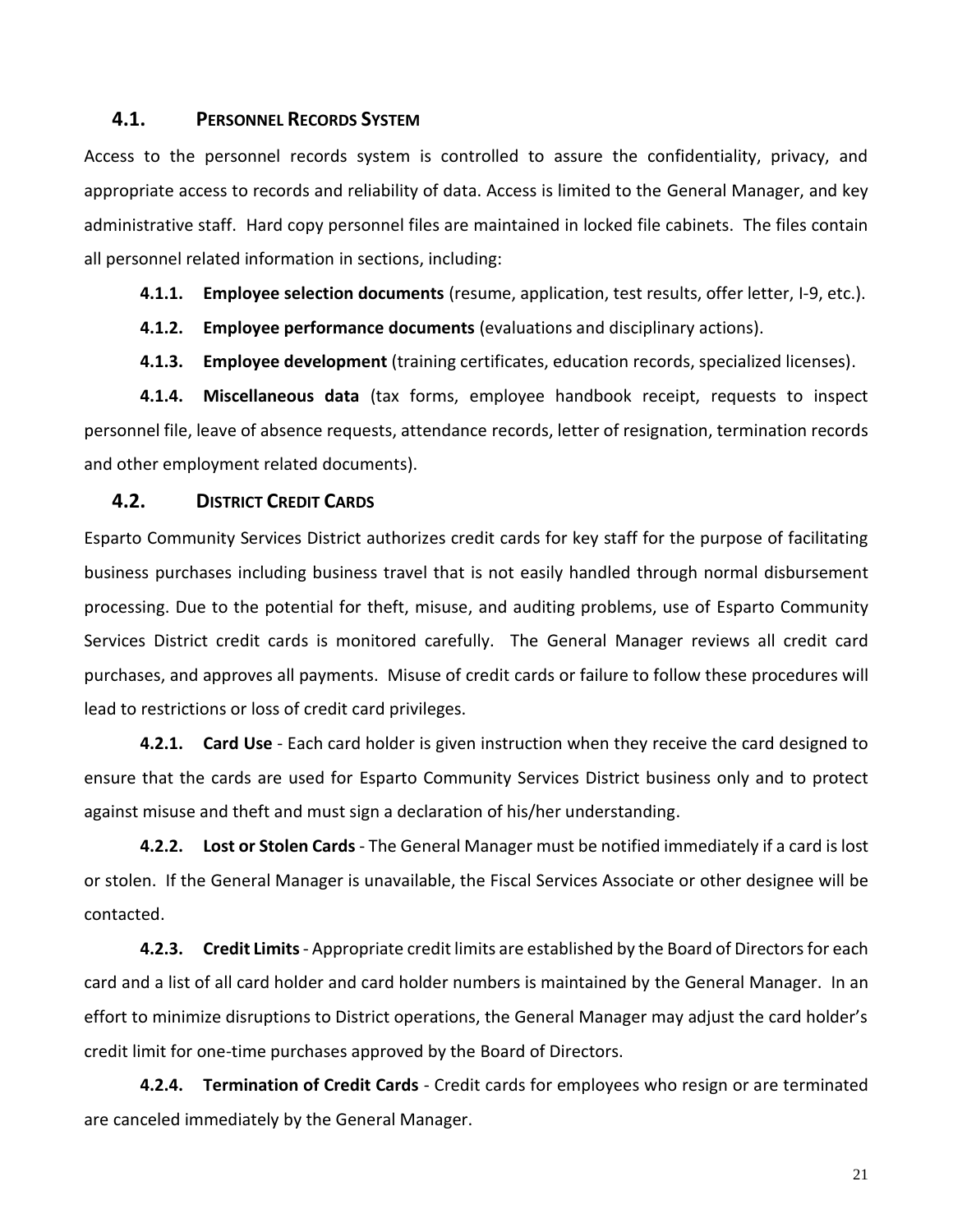#### **4.3. EMPLOYEE BENEFITS**

These procedures are designed to ensure that employees receive the appropriate benefits as specified in the Personnel Policy.

#### **4.3.1. Paid Time Off**

**4.3.1.1.** Vacation, sick leave and comp time balances are maintained by the General Manager on a computerized spreadsheet. Balances are provided to employees monthly.

**4.3.1.2.** Sick leave is not funded. There is no liability for payment to an employee for accrued sick leave when an employee leaves Esparto Community Services District employment.

**4.3.1.3.** The General Manager is responsible for approving all requests for time off and ensuring employees are provided paid time off benefits as outlined in ECSD Employee Handbook.

#### **4.3.2. RETIREMENT**

Esparto Community Services District offers CalPERS retirement based on the employee's date of hire. Employees may contribute to a 457 Deferred Compensation Plans through CalPERS. Employees can contribute up the maximum allowed by the IRS. The District does not contribute to an employee's 457 plan. Contributions are deducted from the employee's wages when payroll is processed. The **General Manager** will send all contributions to CalPERS. Written employee authorization is required before deferrals are deducted and sent to the appropriate fund. The deduction will continue as long as the employee is employed with Esparto CSD or sends a written notification to the **General Manager** to stop the deduction.

#### **4.3.3. Other Employee Benefits**

The General Manager is responsible for the administration and documentation of all benefits as listed in the ECSD Employee Handbook. The benefits may be adjusted by a majority vote of the Board of Directors at a properly noticed meeting of the Board.

#### **4.4. TRAVEL**

Travel policies and procedures assure that all travel costs are pre-authorized, documented and are consistent with applicable regulations.

#### **4.4.1. Mileage Reimbursement**

**4.4.1.1.** The reimbursement rate for privately owned vehicles is the rate paid by Federal agencies for the use of private vehicles, unless otherwise established by the Board of Directors, not to exceed the current GSA rates.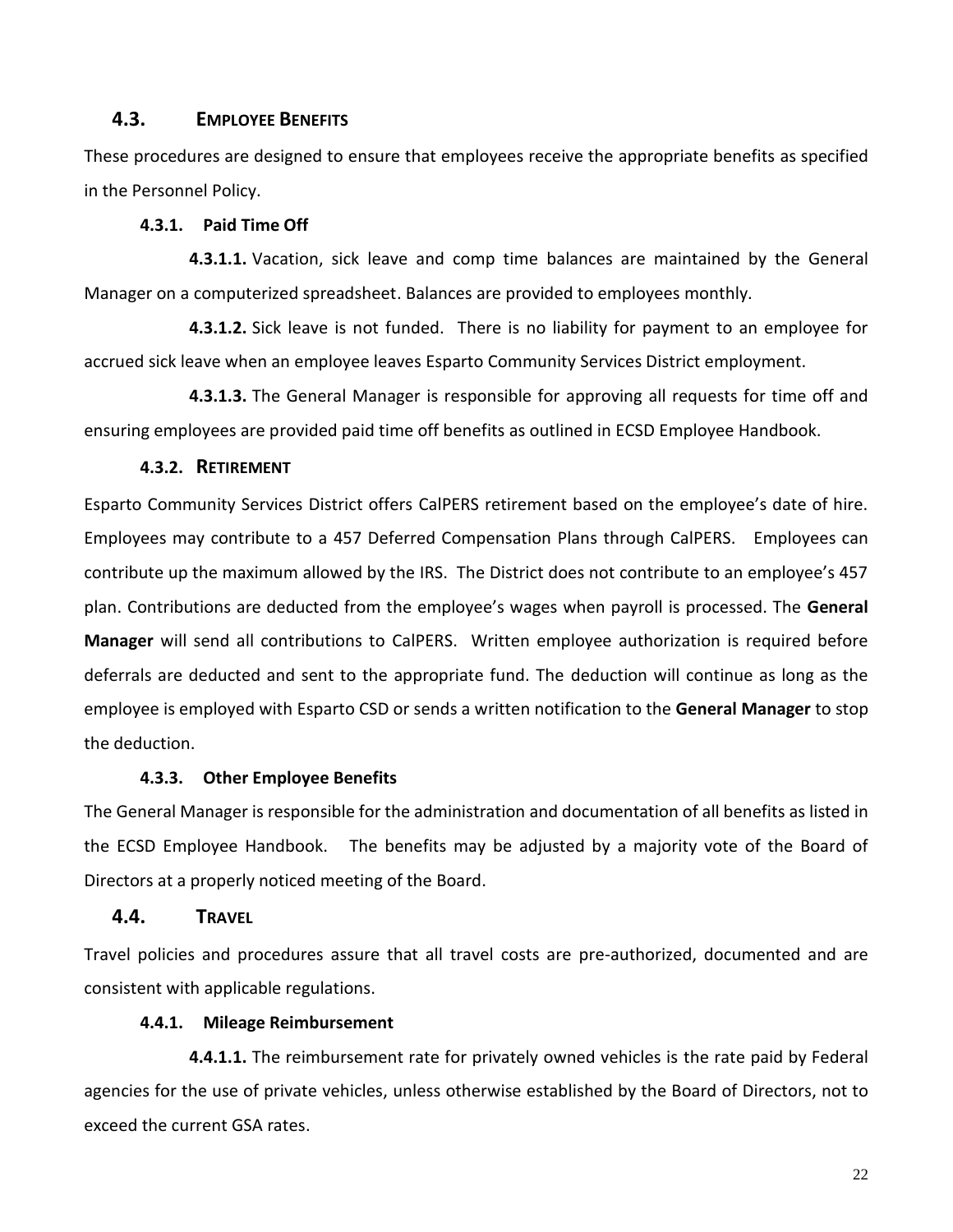**4.4.1.2.** Mileage reimbursement forms must be completed in ink or typed and signed by the employee, and submitted to the General Manager. Reimbursement for mileage expense is made along with other vendor payments.

**4.4.1.3.** Employees are required to have proof of auto insurance on file with the General Manager. Employees will not be reimbursed for mileage unless proof of insurance is on file for the period in which mileage is incurred.

#### **4.4.2. Travel out of service area**

**4.4.2.1.** Travel out of the Esparto Community Services District service area must be preapproved by the General Manager or other designee. Travel out of state requires pre-approval by the Board of Directors.

**4.4.2.2.** Federal per diem guidelines apply unless otherwise established by the board, not to exceed the current Federal GSA rates. Exceptions may be approved by the Board of Directors.

**4.4.2.3.** The General Manager or other designee may approve travel advances for employees. When authorized, the General Manager will process a Travel Advance Request for employees based on estimated per diem and other anticipated travel costs.

**4.4.2.4.** Following a trip, employees will submit to the General Manager a properly authorized Travel Expense Report. The report must detail all expenses, and required receipts must be attached. The report will reconcile the advance funds received and will show funds to be returned to Esparto Community Services District or additional expenses to be paid to the employee.

#### **4.4.3. Board of Directors Travel and Reimbursements**

**4.4.3.1.** Esparto Community Services District Board members may be paid allowances and reimbursements for business expenses incurred in the performance of their duties.

**4.4.3.2.** Board members are required to have proof of auto insurance on file with the General Manager. Board members will not be reimbursed for mileage unless proof of insurance is on file for the period in which mileage is incurred.

**4.4.3.3.** Claims for reimbursement must be approved by the General Manager.

#### **4.5. ALLOCATION OF COSTS**

The purpose of the cost allocation policy is to ensure that all programs are charged their fair share of the costs whose benefits are not readily identifiable with a specific program or funding source but are necessary to the general operation of the organization.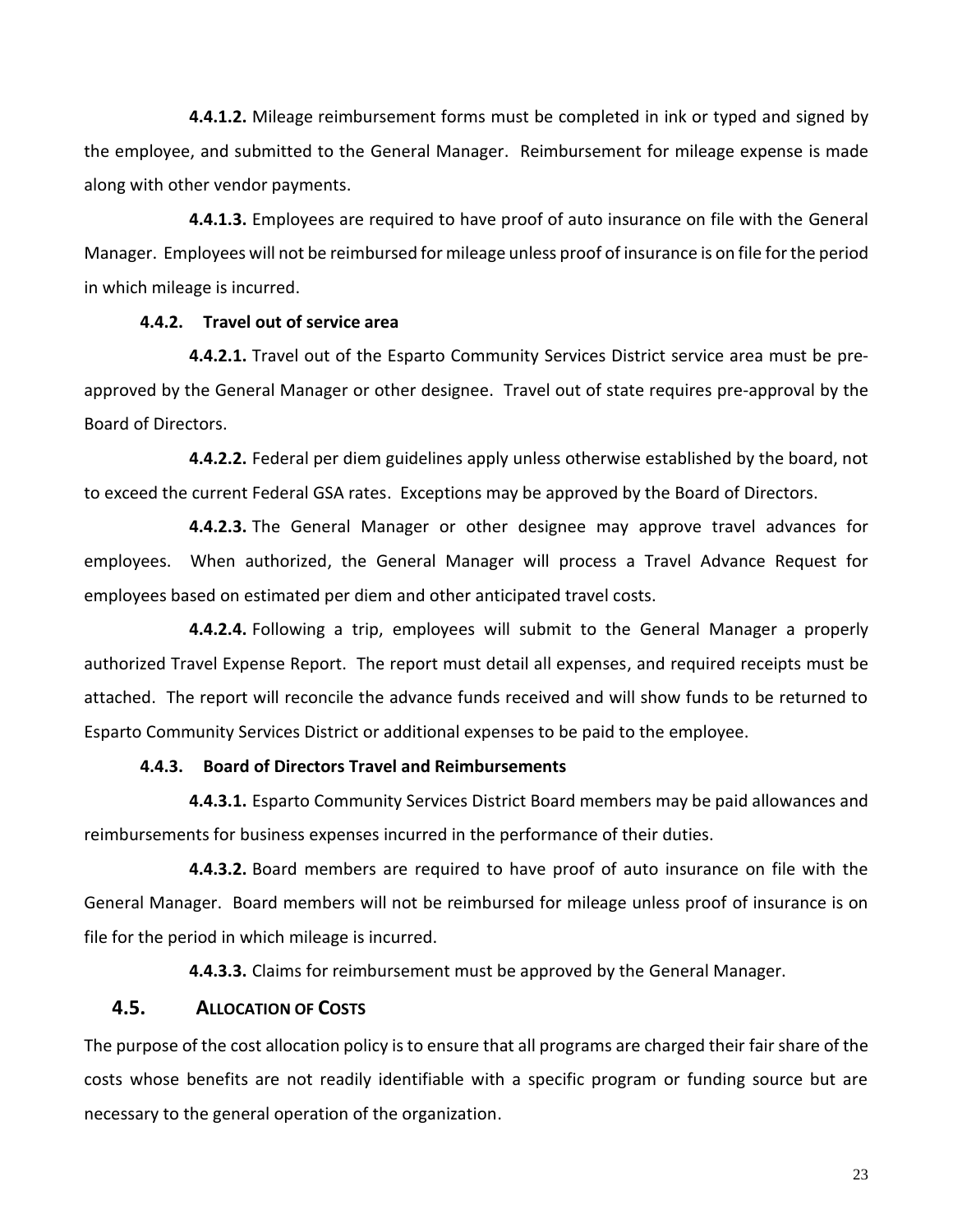**4.5.1.** Indirect Costs - Indirect costs are those costs that are not attributable to a specific cost center and which generally benefit the organization as a whole, such as salaries, benefits and other costs relating to the General Manager, accounting staff, and other administrative staff. Costs relating to the Board of Directors are also considered indirect costs.

**4.5.2.** OMB Circular A122 established the federal requirements for determination of allowable and unallowable direct and indirect costs and the preparation of cost allocation proposals.

#### **4.6. PROPERTY, INVENTORY AND CONTROL**

Esparto Community Services District property inventory procedures provide for management control of Esparto Community Services District owned property and documentation of property for potential insurance losses and tax reporting. All property in excess of \$1,000.00 in value but less than the established capitalization threshold at the time of original purchase is included in inventory.

**4.6.1.** Esparto Community Services District will maintain property records to reflect furniture and equipment purchased, including tagging of these items, and include location, changes, deletions, etc.

**4.6.2.** Every year a physical inventory of all furniture and equipment is completed prior to yearend. Any discrepancies are brought to the attention of the General Manager for appropriate action.

**4.6.3.** Equipment to be retired is documented with an explanation for release. The listing of equipment to be retired is authorized by the General Manager. Any salvage value received is so noted on the records as miscellaneous income.

#### **4.6.4. FIXED AND CAPITAL ASSETS**

Esparto Community Services District has established a capitalization threshold of \$5,000.00 for property expected to benefit the operations of the organization for multiple years to be considered a fixed asset.

**4.6.4.1.** The cost of all property acquired through federal or state funds will be clearly designated on the Statement of Financial Position as Paid in Capital, including depreciation of such assets.

**4.6.4.2.** Capital Assets include buildings and improvements.

**4.6.4.3.** Property purchased meeting the fixed asset definition will be included on the list of fixed assets with the item's identifying information and location maintained by the accounting department. This list is categorized by type of fixed asset, i.e. buildings, furniture and equipment, plant assets, etc. and includes the asset number, date of installation, cost including taxes, shipping and installation fees, and life expectancy for depreciation purposes. A copy of the invoice(s) should be maintained with these asset records until asset is sold or deleted.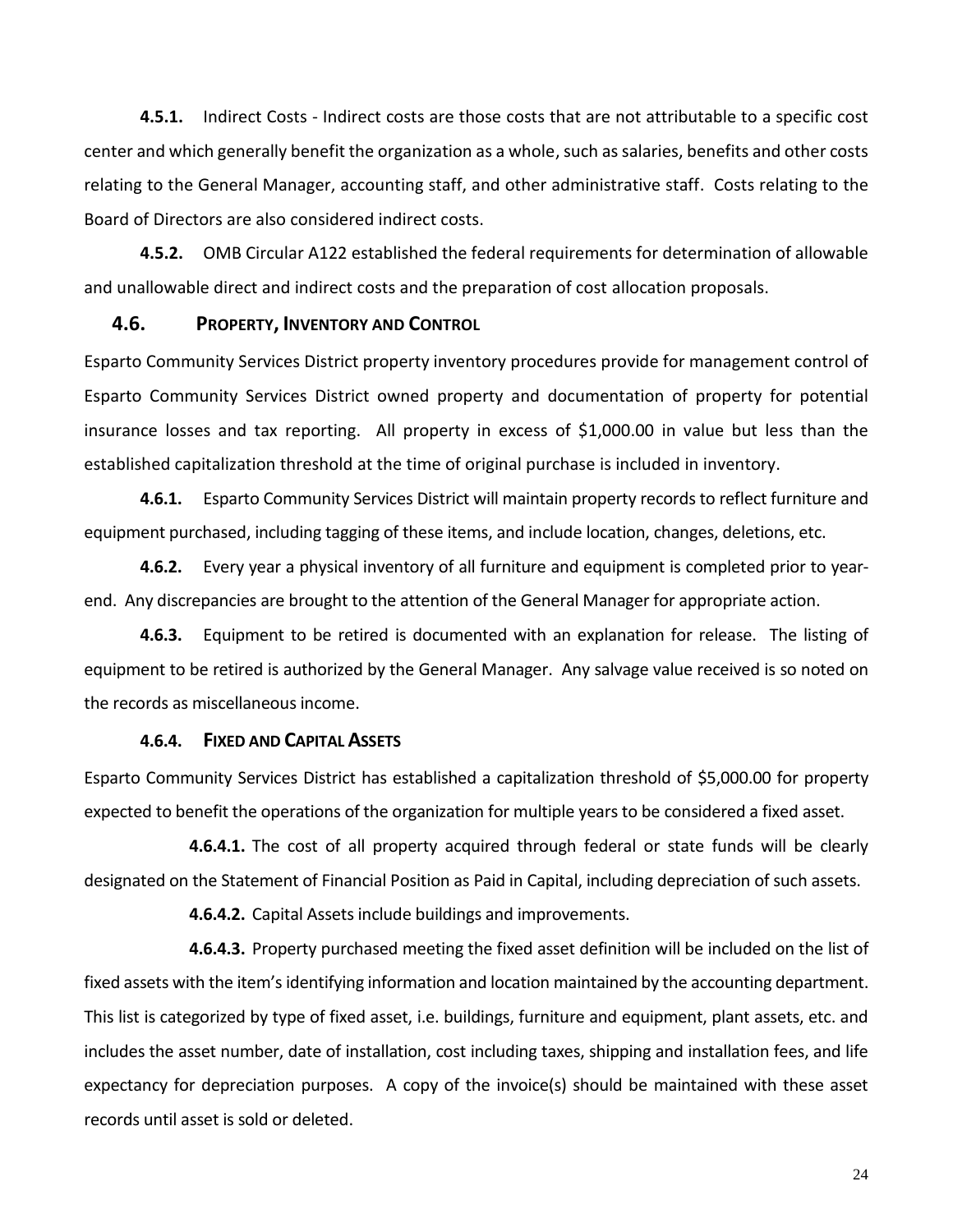#### **4.6.5. EQUIPMENT DEPRECIATION**

The purpose of depreciation is to recognize the decreased value of the property over time (useful life) and to quantify this 'usage' as an expense to each cost center deriving benefit from its use.

**4.6.5.1.** A fixed asset, as previously defined, is depreciated according to the Depreciation Schedule maintained by the District's auditor.

**4.6.5.2.** The Depreciation Schedule sets the useful life of property types (Buildings, Capital Assets, Furniture & Equipment, Vehicles, etc.) which may differ from depreciation methods used for income tax purposes.

**4.6.5.3.** The fixed asset list is maintained by the **General Manager**. As depreciable property is purchased, it is added to the fixed asset list in the month following purchase/installation.

**4.6.5.4.** A journal entry is made at least annually, charging the depreciation expense to the appropriate program(s).

#### **4.7. AUDITS**

Esparto Community Services District is required to have a financial audit on an annual basis. Every five (5) years, a Request for Proposal is sent to audit firms qualified to provide the type of audit that meets Esparto Community Services District and/or funder need. The General Manager is responsible for soliciting bids, interviewing firms and making the recommendation to the Board of Directors when selecting the firm to be awarded the audit contract. Acceptance of the audit contract will be evidenced by a signed audit engagement letter that contains the type of service to be provided, the timeframe for providing the service, the cost for the service including incidental expenses, the term of the engagement and a clause stating "if unanticipated issues arise during the course of the audit that will result in additional fees, the audit firm will notify the Audit Committee for approval prior to incurring additional costs".

The audit is reviewed in detail by the General Manager, but presented to the board by the auditor and accepted by the Board of Directors based upon recommendation by the General Manager.

#### **4.8. TAXES AND REPORTING REQUIREMENTS**

**4.8.1.** The auditor prepares and submits all required forms and/or reports to the IRS and to the State of California. The General Manager is responsible for ensuring that all required forms and/or reports have been submitted by required deadlines.

#### **4.9. GRANTS AND CONTRACTS**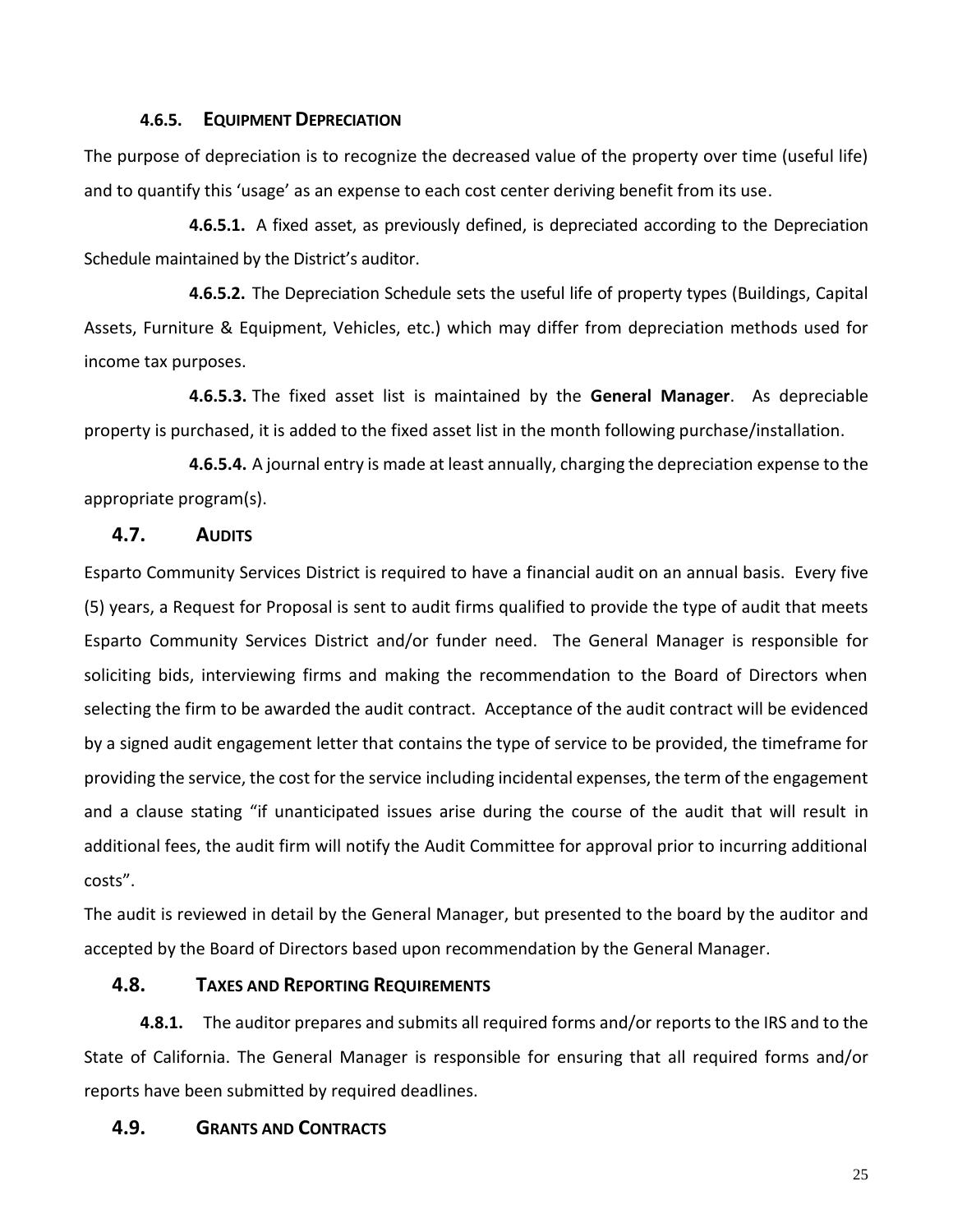Contract and grant documents are reviewed and approved by appropriate staff, as well as the General Manager, prior to being approved by the Board of Directors.

**4.9.1.** The General Manager will carefully review each award to ensure that Esparto Community Services District will be in compliance with all financial provisions.

**4.9.2.** Original copies of signed grants and contracts are filed in the contract file with copies to the General Manager.

**4.9.3.** The General Manager will assign appropriate general ledger account numbers and customer numbers for each new grant or contract.

**4.9.4.** The General Manager will designate the appropriate staff responsible for preparation of reports, payment requests and/or invoices.

**4.9.5.** The General Manager will maintain individual contract files containing copies of the grant/contract, any amendments, relevant correspondence regarding the grant/contract, and reports of expenditures or billings.

**4.9.6.** A log of all grants/contracts is maintained by administrative staff detailing grant/contract numbers, effective dates, and reporting requirements.

#### **4.10. BUDGETS**

Budgets provide a standard by which to measure performance, encourage planning, and allocate resources in accordance with funding source requirements. Budgets should use reasonable assumptions of income and expenses. All budget assumptions should be documented to facilitate a thorough analysis and evaluation, not only of the budget, but of the actual revenue and expenditures as they relate to the budget.

**4.10.1.** The organization budget is prepared by the General Manager with input from staff. Budgets are estimates of the financial transactions for the year, based on previous years' spending and evaluating operation changes or needs.

**4.10.2.** The General Manager will submit an annual organization budget to the Board of Directors for their approval.

**4.10.3.** The Operations & Maintenance (O&M) and Capital Improvement Projects (CIP) budgets are established and approved by the Board of Directors. A long-term  $(5 - 15$  year) plan for the Asset Management Program and Capital Improvements shall be reviewed annually and modified as needed.

**4.10.4.** Reports outlining budgeted amounts compared to actual spending will be presented to the Board of Directors once per month at the regular meeting of the Board.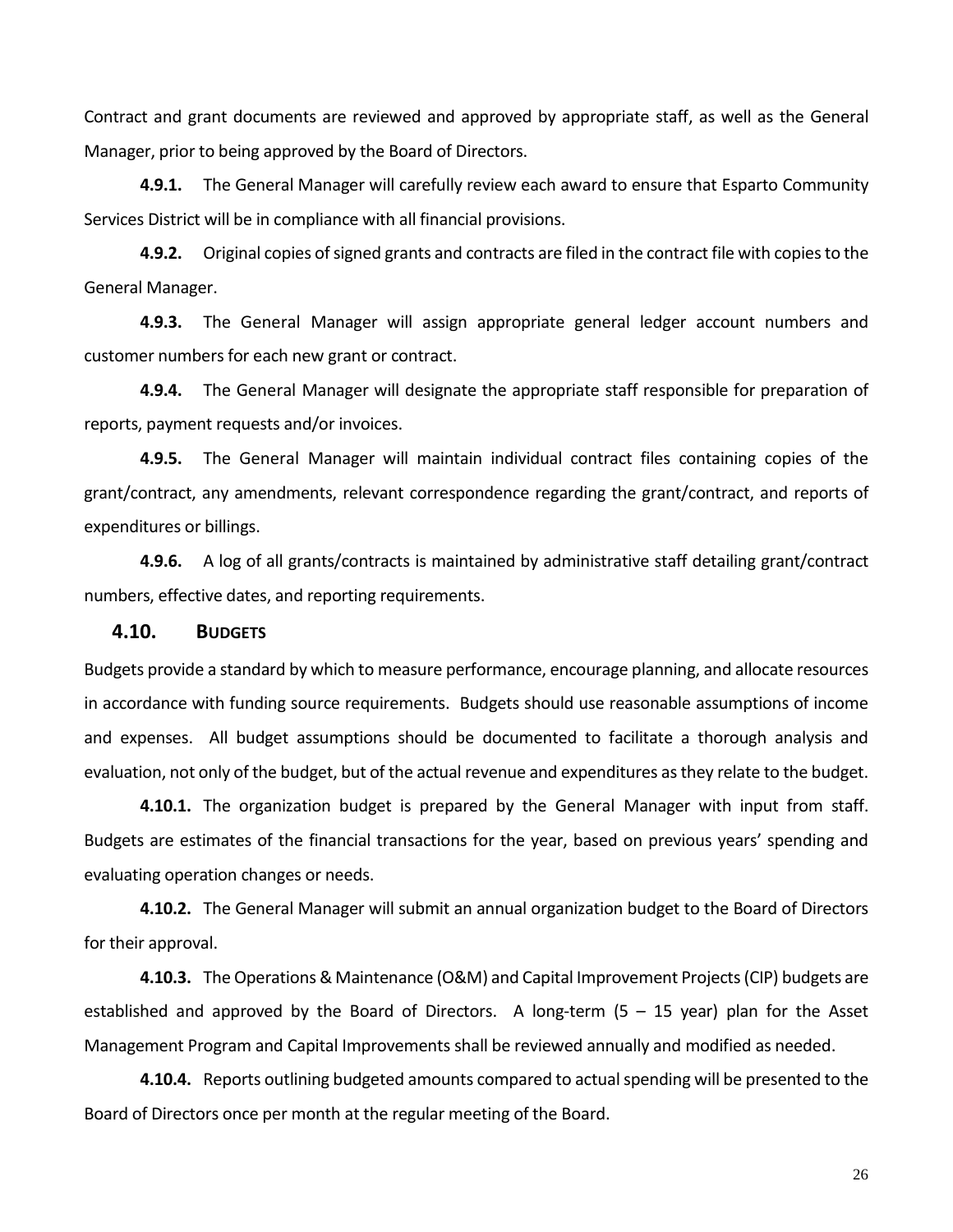#### **4.11. INTERNAL REPORTING**

Reports assist the Board of Directors, General Manager, and funders with managing and controlling of program activities and financial resources.

**4.11.1.** Monthly financial reports, including a revenue and expense report for all accounts and balance sheet where appropriate, will be provided to the Board of Directors at their regular monthly meeting.

**4.11.2.** The General Manager will prepare monthly and quarterly reports as required by funding sources.

**4.11.3.** The General Manager or designee will review the reports to the funding sources.

**4.11.4.** The General Manager or designee will sign all reports to funding sources.

**4.11.5.** The General Manager will prepare and maintain, on a current basis, a listing of reports and due dates for funding sources.

**4.11.6.** It is the responsibility of the General Manager to ensure that all financial reports are submitted on a timely basis.

#### **5. RECORD RETENTION**

The purpose of this policy is to provide guidelines to staff regarding the retention or disposal of ECSD records; provide for the identification, maintenance, safeguarding and disposal of records in the normal course of business; ensure prompt and accurate retrieval of records; and ensure compliance with legal and regulatory requirements.

Vital and important records, regardless of recording media, are those having legal, financial, operational, or historical value to the District.

#### **5.1. AUTHORIZATION**

The General Manager is authorized by the Board of Directors to interpret and implement Policy #2145, and to cause to be destroyed any or all such records, papers and documents that meet the qualifications governing the retention and disposal of records, as specified in Policy #2145.

#### **5.2. GUIDELINES**

Pursuant to the provisions of California Government Code 60200 through 60203, California Water Code 21403, and the guidelines prepared by the State Controller's office and the Controller's Advisory Committee for Special Districts, Policy #2145 will govern the retention and disposal of records of the Esparto Community Services District.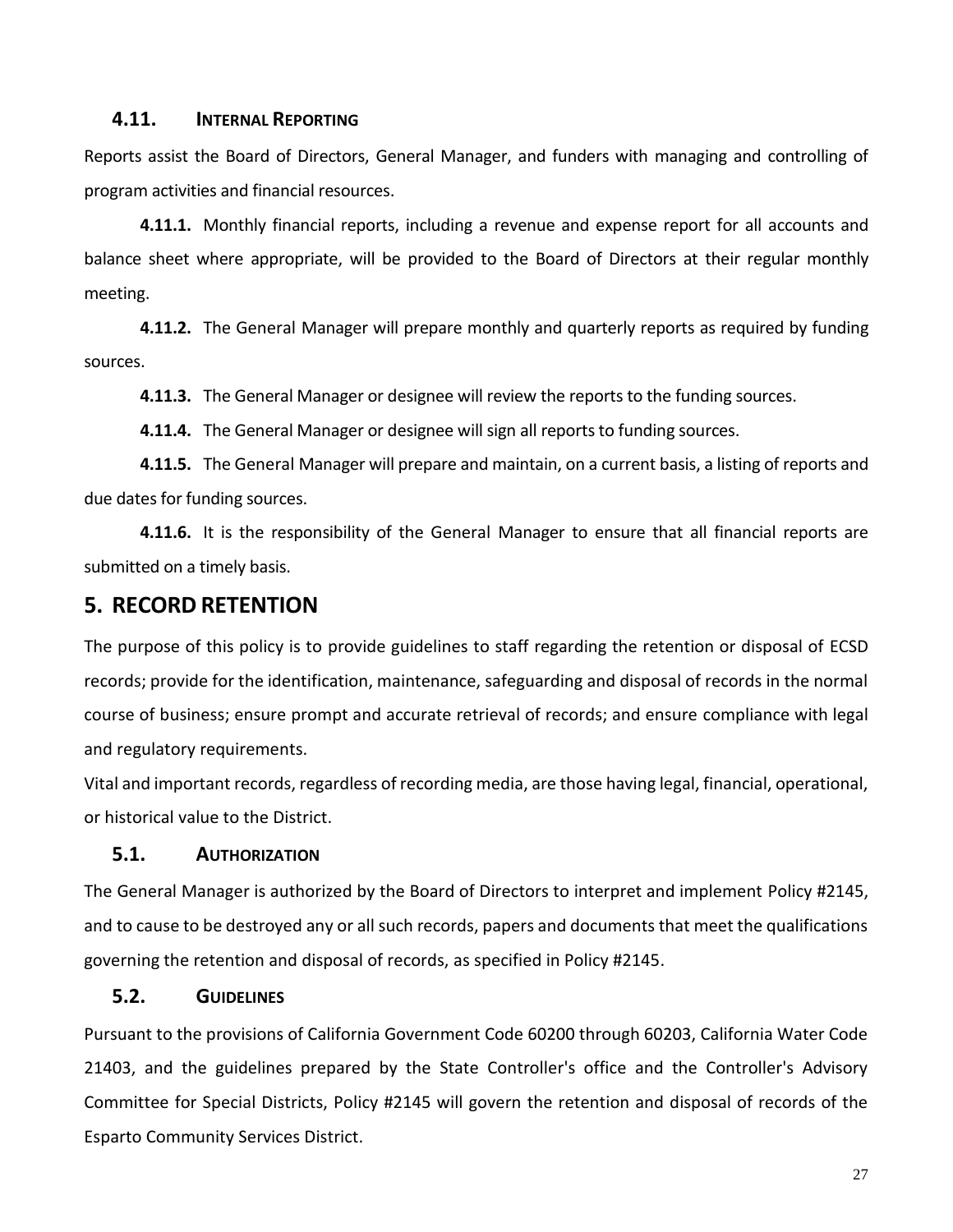## **5.3. RETENTION OF ELECTRONIC MAIL (E-MAIL) POLICY**

The General Manager is authorized by the Board of Directors to interpret and implement Policy #2430, for the retention and cause to be destroyed any or all such electronic records. as specified in Policy #2430.

## **6. RISK MANAGEMENT AND INSURANCE**

In the implementation of the Risk Management, Esparto Community Services District will insure those risks which Esparto Community Services District deems appropriate using an insurance professional who is knowledgeable about the market, who understands or is willing to learn about Esparto Community Services District operations, is an assertive advocate for Esparto Community Services District's interests, and is organized and responsive to Esparto Community Services District's needs. Special District Risk Management Association (SDRMA) has covered the ECSD for a number of years, providing us with both Liability and Worker's Compensation coverage.

## **7. IDENTITY THEFT PREVENTION PROGRAM (RED FLAG RULES)**

Procedures for Customer Credit Security in Accordance with the Fair & Accurate Credit Transactions Act of 2003.

## **7.1. PURPOSE**

This document was created in order to ensure the District's compliance with regulations ("Red Flag Rules") issued by the Federal Trade Commissions (FTC) as part of the implementation of the Fair and Accurate Credit Transaction Act of 2003 (FACTA). FACTA requires financial institutions and creditors to implement written programs that provide for identification, detection, and response to patterns, practices or specific activities that could indicate identity theft ("Red Flags"). The District must comply with the Red Flag Rules because it is considered a creditor; it receives payments for water, sewer and street light service provided to its customers after the service is rendered.

The FTC regulations require that the program must:

- 1. Identify relevant Red Flags and incorporate them into the program.
- 2. Identify ways to detect Red Flags.
- 3. Describe appropriate responses to Red Flags.
- 4. Detail a plan for program updates.
- 5. Include a process for administration and oversight of the program.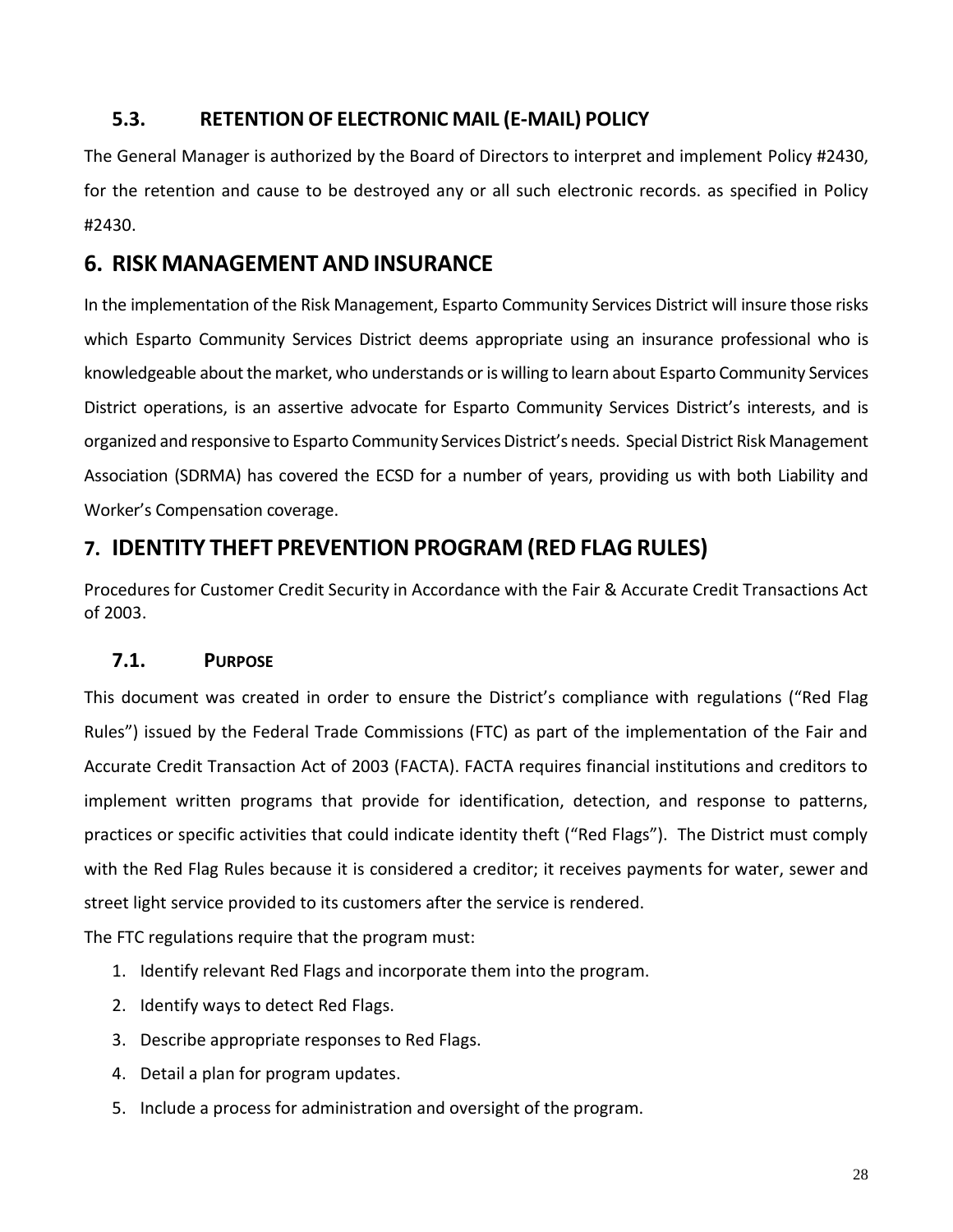This program shall, as appropriate, incorporate existing District policies and procedures that control reasonable foreseeable risks related to the protection of customer information.

#### **7.2. ASSESSMENT OF EXISTING BUSINESS PRACTICES**

Part 1 of the Identity Theft Prevention Program is used to identify areas of potential risk within the District's standard Customer Service business practices. The District has selected specific business processes associated with offering or maintaining accounts, or engaging in other activities that could raise "red flags" indicating the potential for identity theft.

**7.2.1.** The District provides Customer Service personnel with the ability to request and review a customer's personal identifying information when engaging in any of the following activities:

- Open new accounts
- Access existing accounts
- Modify existing accounts
- Close existing accounts

Also, if the District has identified a past occurrence of identity theft that was linked to a customer's utility account (an unauthorized opening, modifying or closing of an account), then they must perform the actions set forth in the following Program.

#### **7.3. IDENTIFICATION OF RED FLAGS**

Part II of the Identity Theft Prevention Program assists the District in identifying Red Flags that may arise during routine handling of new and/or existing accounts. The District has identified the following items as potential Red Flag sources or categories that might indicate an instance of identity theft.

- Documents provided for identification appear to have been altered or forged.
- Photograph, physical description and/or other information on identification is not consistent with the appearance of the person presenting the identification.
- Information on the identification is not consistent with readily accessible information that is on file with the District, such as property tax records.
- Social security number presented is the same or similar to that of another customer.
- Information provided is inconsistent when compared against external information sources (address does not match any address listed online, and/or social security number has not been issued or is associated with a deceased person).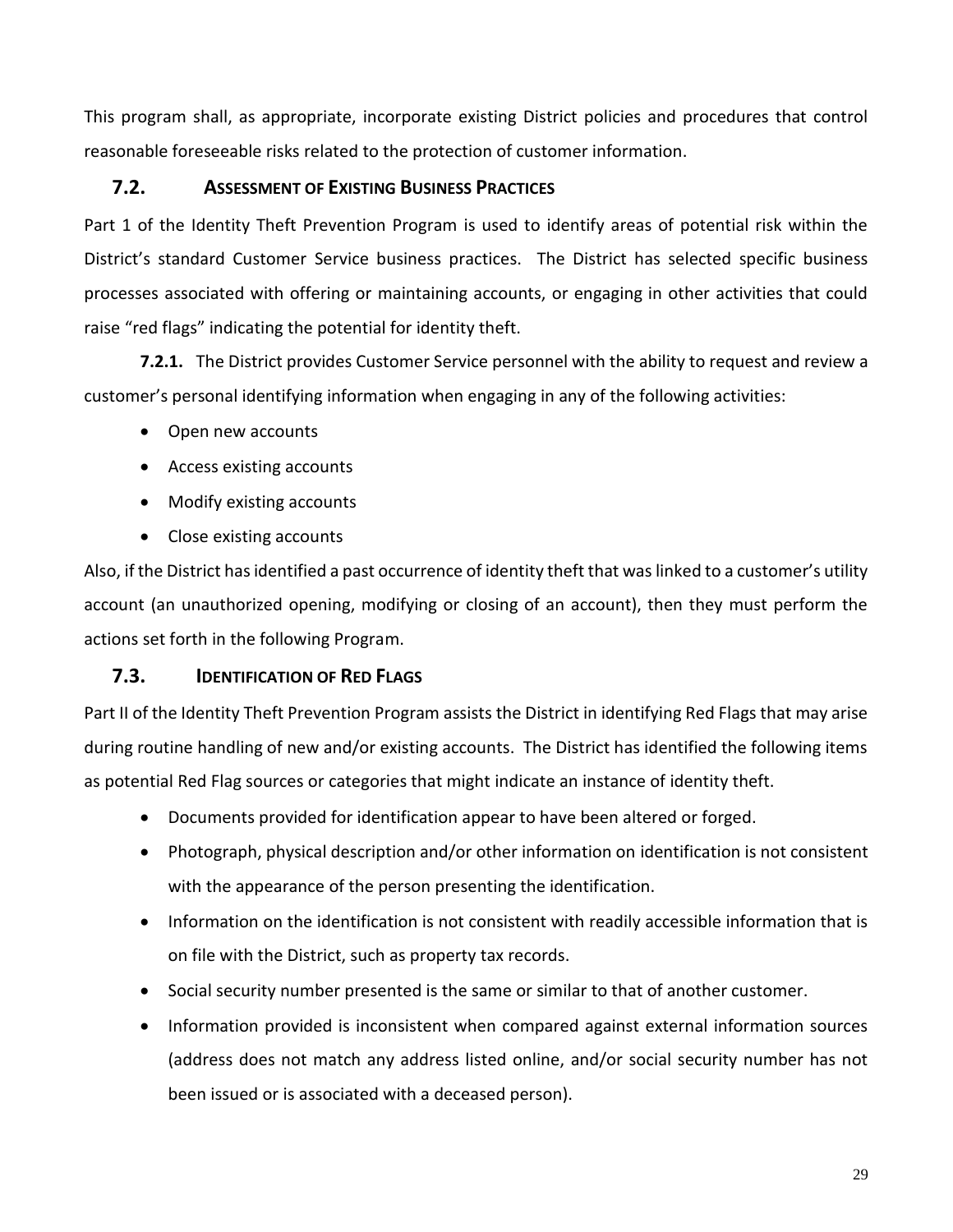- Information provided by the customer is inconsistent with other information provided by the customer.
- Information provided is associated with known fraudulent activity (address and/or phone number on application is the same as the address provided on a previous fraudulent application).
- Information provided is of a type commonly associated with fraudulent activity (address on an application is fictitious and/or phone number is invalid).
- Customer fails to provide all required personal identifying information on an application or in response to notification that the application is incomplete (however, by law social security numbers must not be required).
- Customer cannot provide authentication information beyond that which generally would be available from a wallet.
- Account used in a way that is not consistent with prior use (such as abnormally high water usage).
- Mail sent to the customer is returned repeatedly as undeliverable although transactions continue to be conducted in connection with the customer's account.
- District is notified that the customer is not receiving paper account statements.
- District is notified that it has opened a fraudulent account for a person engaged in identity theft.

## **7.4. DETECTION OF RED FLAGS**

Part III of the Identity Theft Prevention Program addresses the process of detecting Red Flags as related to possible identity theft during the District's routine handling of new and/or existing accounts. The following is a list of detection methods that the District uses to prevent identity theft.

- Require customers to present government-issued identification information to open a new account. Types of necessary information include:
	- o Name
	- o Date of Birth
	- o Address (both physical and mailing address)
	- o Phone number
	- o Photo identification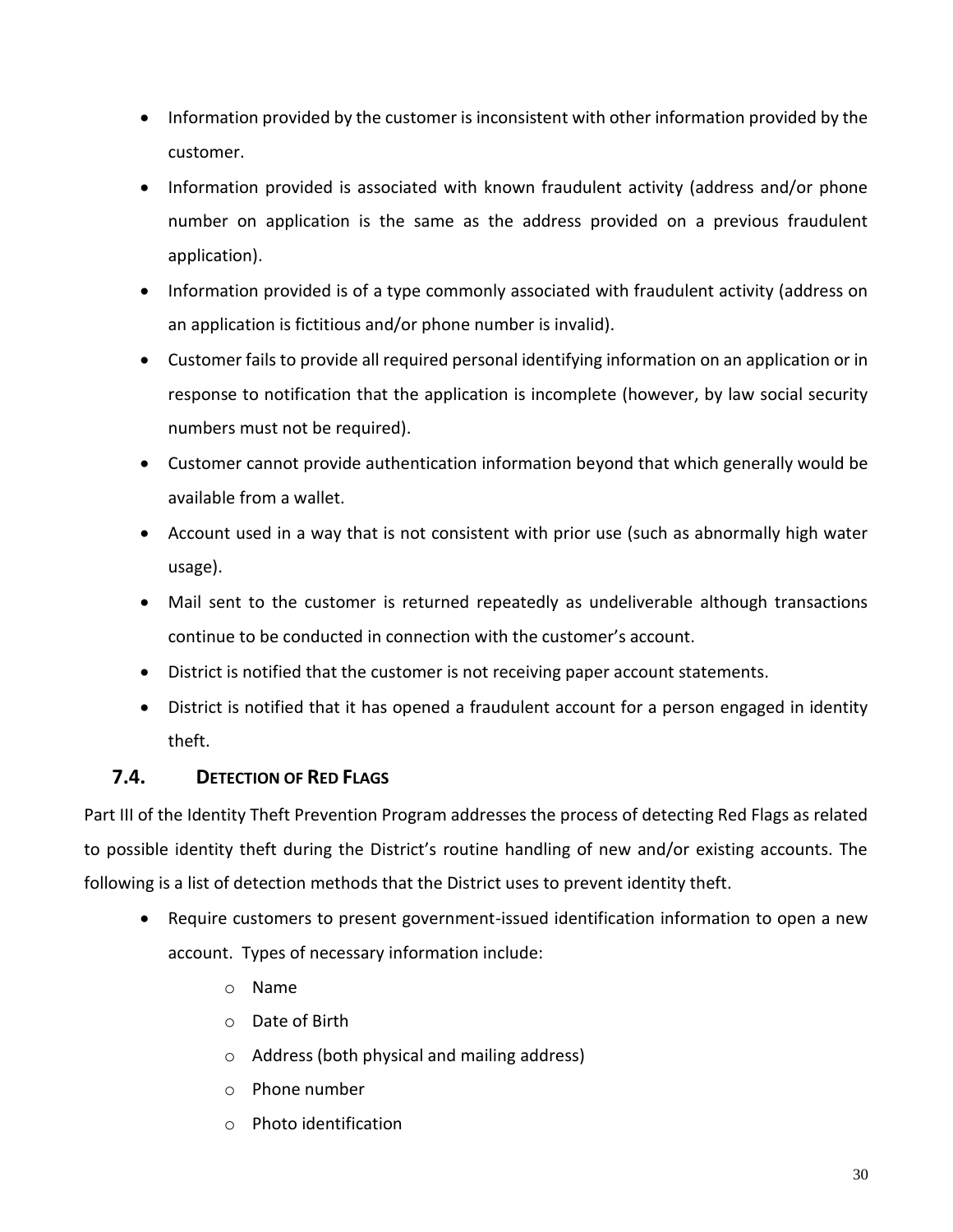- Verify customer's identity (for example, review a driver's license or other identification card).
- Independently contact the customer (in case of phone setup of new utility accounts).
- When fielding a request to access and/or modify an existing account (such as a change in billing address), verify identity of customer by requesting specific pieces of personal identifying information (identification with the new billing address and/or documentation proving shift of financial liability).

### **7.5. PART IV. PREVENTION AND MITIGATION**

Part IV of the Identity Theft Prevention Program details response actions for District personnel if the personnel have observed a Red Flag associated with a new or existing utility account. One or more of the following actions will be taken by the District to rectify the situation.

- District will not open a new account (after review of the presented identifying information and discussion with General Manager).
- For an existing account, the District may discontinue the services associated with the account and/or:
	- o Continue to monitor the account for evidence of identity theft and contact the customer to discuss possible actions.
	- $\circ$  Change the passwords, security codes, or other security devices that permit access to an existing account.
	- o Reopen an existing account with a new account number.
	- o Close an existing account.
- For all instance of suspected or confirmed identity theft, the District will notify local law enforcement and will provide them with all the relevant details associated with the identity theft event.

#### **7.6. PROGRAM ADMINISTRATION**

Program administration is an important part of the Identity Theft Prevention Program. This section details the training requirements, annual program review, approval and adoption process and annual reporting requirements that are associated with this Program.

#### **7.6.1.** Staff Training

Any employee with the ability to open a new account, or access/manage/close an existing account will receive training on identifying and detecting Red Flags. They will also be trained in the appropriate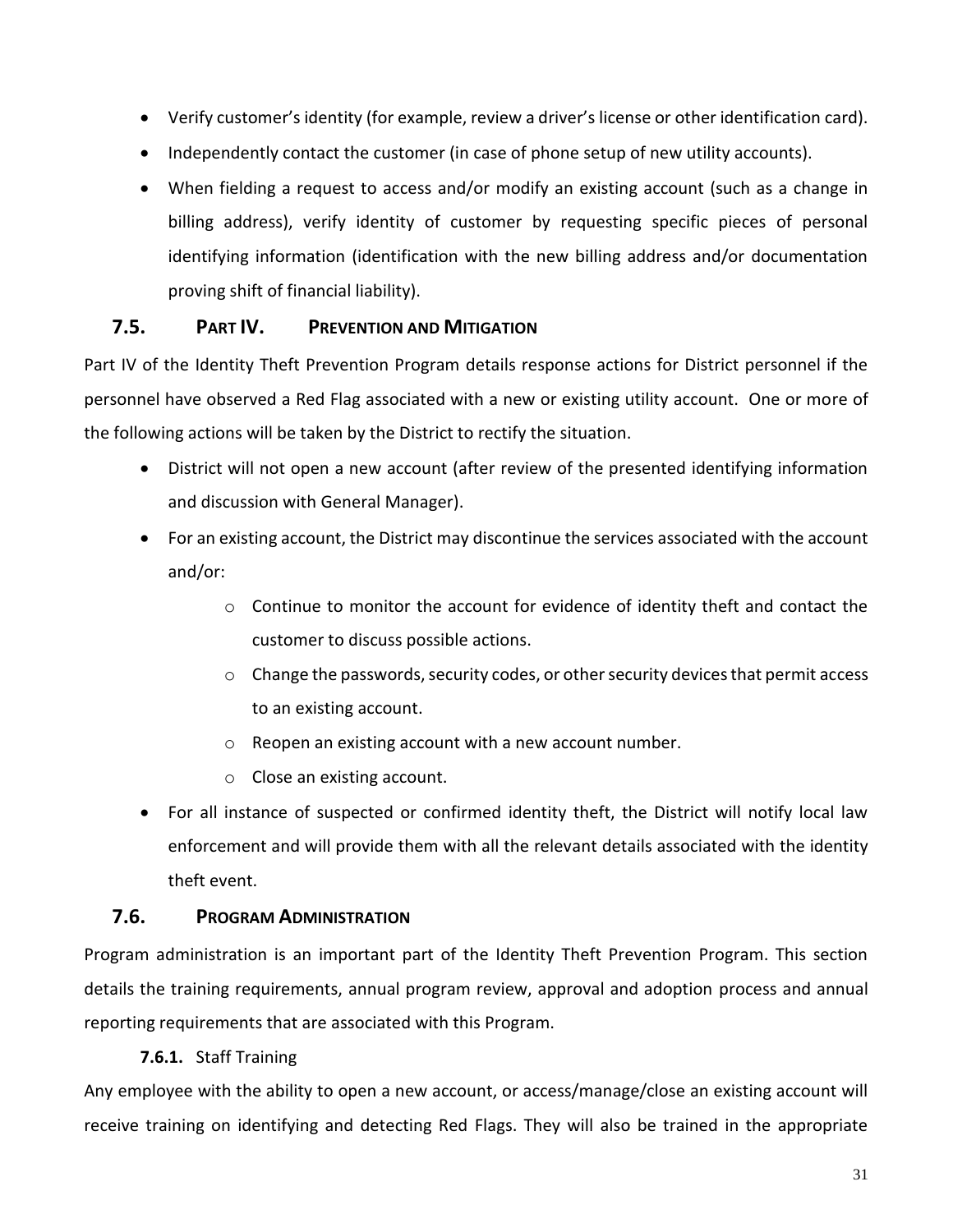response actions in the event that an instance of identity theft is suspected. Key management personnel in appropriate departments will also receive training on the contents of this Program. As necessary, employees will be re-trained annually if the Program is updated to include new methods of identifying and detecting Red Flags, or if new response actions are implemented.

#### **7.6.2.** Program Review and Update

The District will review and update the Program annually to reflect changes in risks to customers from identity theft based on factors such as:

- Experiences of the District with identity theft.
- Changes in methods of identity theft.
- Changes in methods to detect, prevent, and mitigate identity theft.
- Changes in the types of accounts that the District offers or maintains.
- Changes in the business arrangements of the District, including mergers, acquisitions, alliances, joint ventures, and service provider arrangements.

#### **7.6.3.** Program Approval and Adoption

The Program has been reviewed and approved the Esparto Community Services District Board of Directors on January 15, 2020 at a regular meeting of the Board of Directors.

The District's Board of Directors has assigned the General Manager to be responsible for the oversight, development, implementation and administration of the Program. Annually, the designated staff member will develop the annual report as described in Section D that will address compliance of the District with this Program. The District's Board of Directors is responsible for reviewing this report and approving material changes to the Program as necessary to address changing identity theft risks.

#### **7.6.4.** Annual Reporting

The District will provide an annual report to the District's Board of Directors that details the District's compliance with the Federal Trade Commission's Red Flag Rule. The report will address matters related to the Program and address several topic areas including:

- Effectiveness of the policies and procedures of the District in addressing the risk of identity theft in connection with the opening of new accounts and with respect to the management of existing accounts;
- Service provider arrangements;
- Significant incidents involving identity theft and management's response; and